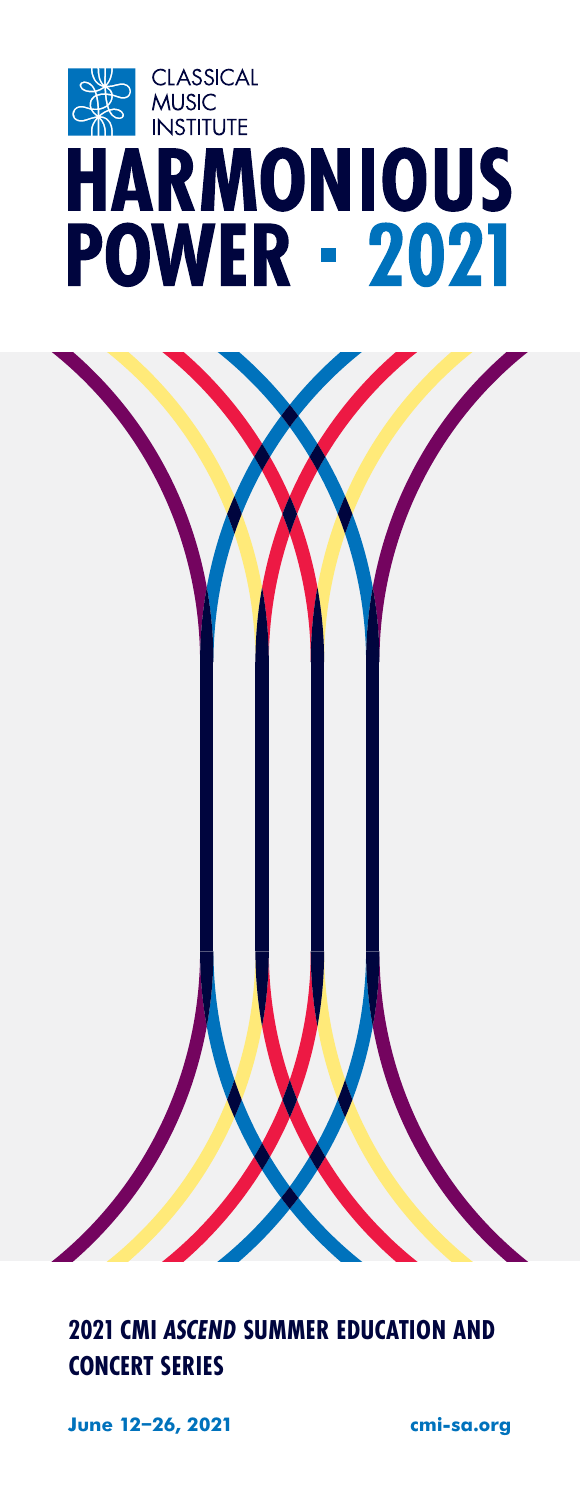

# **H-E-B TOURNAMENT OF CHAMPIONS**





Learn more at hebtoc.com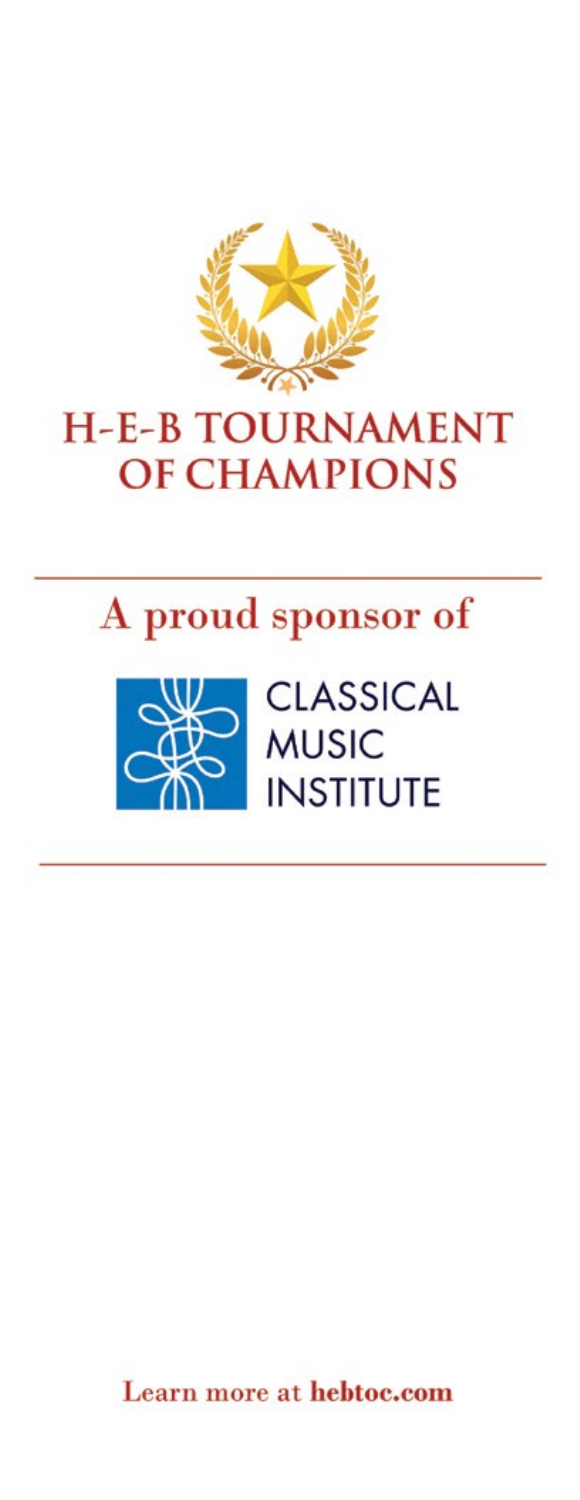

# **MESSAGE FROM THE EXECUTIVE DIRECTOR**

Donald R. Mason

Welcome to another season of the Classical Music Institute! We're so glad that you're supporting the season as it's one of our most important ever! This year, we make our debut and the H-E-B Performance Hall at the Tobin Center for the Performing Arts, a world premiere composition from San Antonio's own Edna Longoria, and present pieces from around the world with clear intention on how music brings us together and keeps us balanced.

Other highlights being made this season is the return of in person educational instruction, and the launch of CMI JOY - Junior Orchestra for Youth, who have been meeting and practicing this Spring in preparation for their debut on the big stage! These students are previous participants in the CMI Ascend Education Program and are pioneering the new generation of youth musicians.

Leading CMI JOY are Daniela Diaz, who has been at the front of our Education Program for several years, along with Leonardo Pineda, who is making his official Conducting debut this season after years of being Assistant Conductor. Their hard work and dedication is transferring to our students in a big way!

We all have faced a difficult year. All of us can draw strength, knowing that music has soothed the soul in many ways before and will be the conduit that brings us back together again. Moving towards the new normal, the hope is that music continues to be a positive part of your life. We know the Harmonious Power that music holds and want to share that with you and the community this season and for seasons to come.

Let yourself be moved by the music!

All the best,

6molf,

Donald R. Mason Executive Director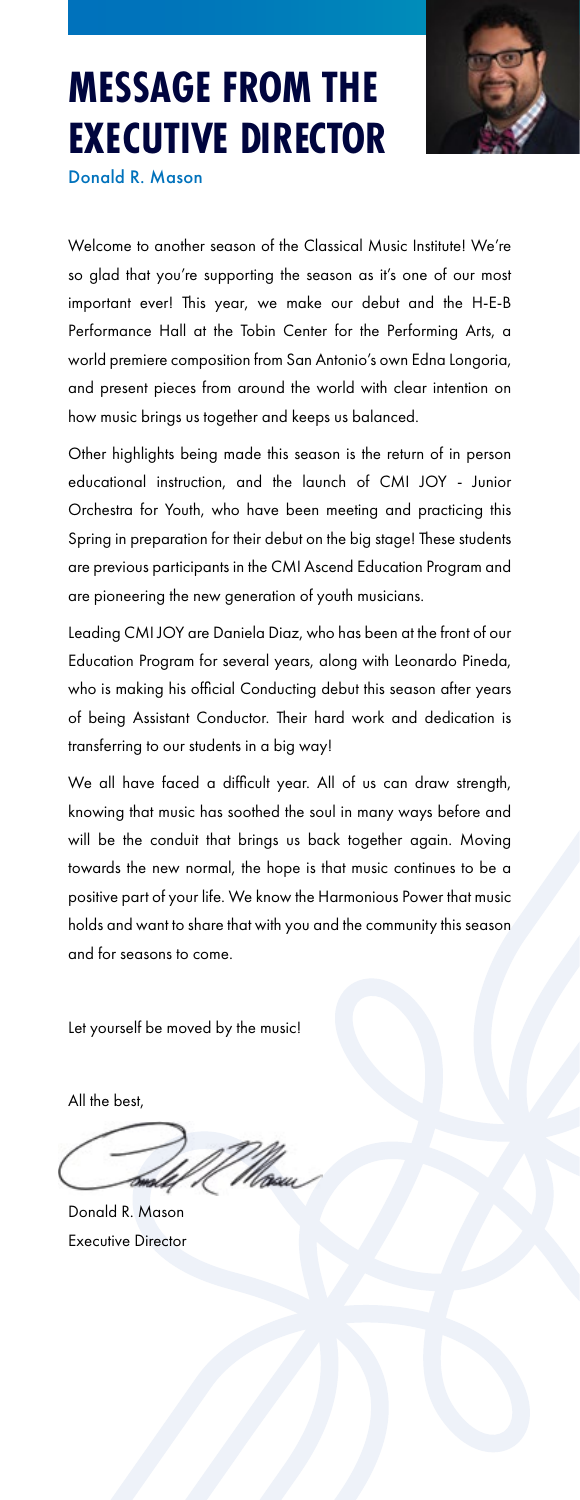# **MADE POSSIBLE BY OUR 2021 SEASON SPONSORS**





SANANTONIO.GOV/ARTS

















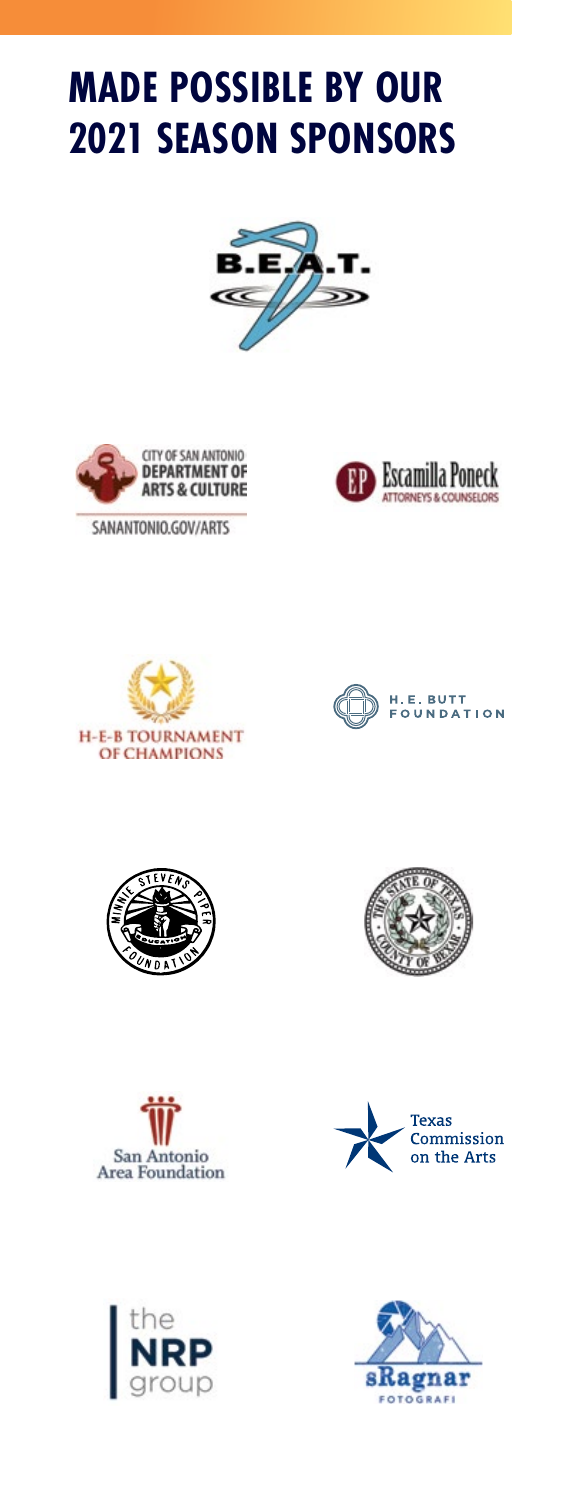# **WE THANK OUR GENEROUS STUDENT SPONSORS**

**RICARDO CEDILLO**

**ESCAMILLA & PONECK, LLP**

**DANIEL A. & MARIA C. MONTALVO**

**THE FETZER COMPANIES**

**MURIEL F. SIEBERT FOUNDATION**

**DRS. ALICE & SERGIO VIROSLAV**

**LINEBARGER GOGGAN BLAIR & SAMPSON, LLP DEBRA GUERRERO**

MONOCLE





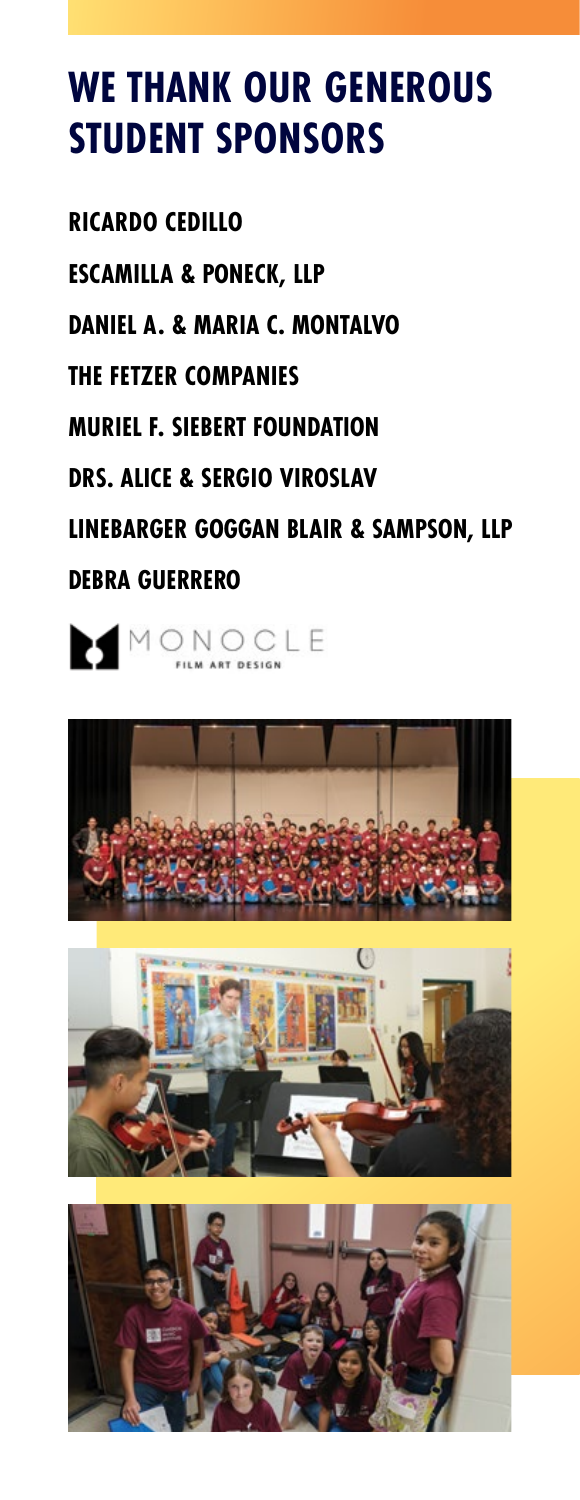







# **CMI** *ASCEND*  **SUMMER PROGRAM**  JUNE 14–25, 2021

CMI's Summer Education Program, held at Edgewood Fine Arts Academy, is open to Bexar County students ages 8-18. From beginners to advanced players, students will hone their music skills with some of the top artists in the world. The program will conclude with a final concert on June 25 at 6:00 p.m.

**For more information please visit: [cmi-sa.org/education](https://www.cmi-sa.org/education/)**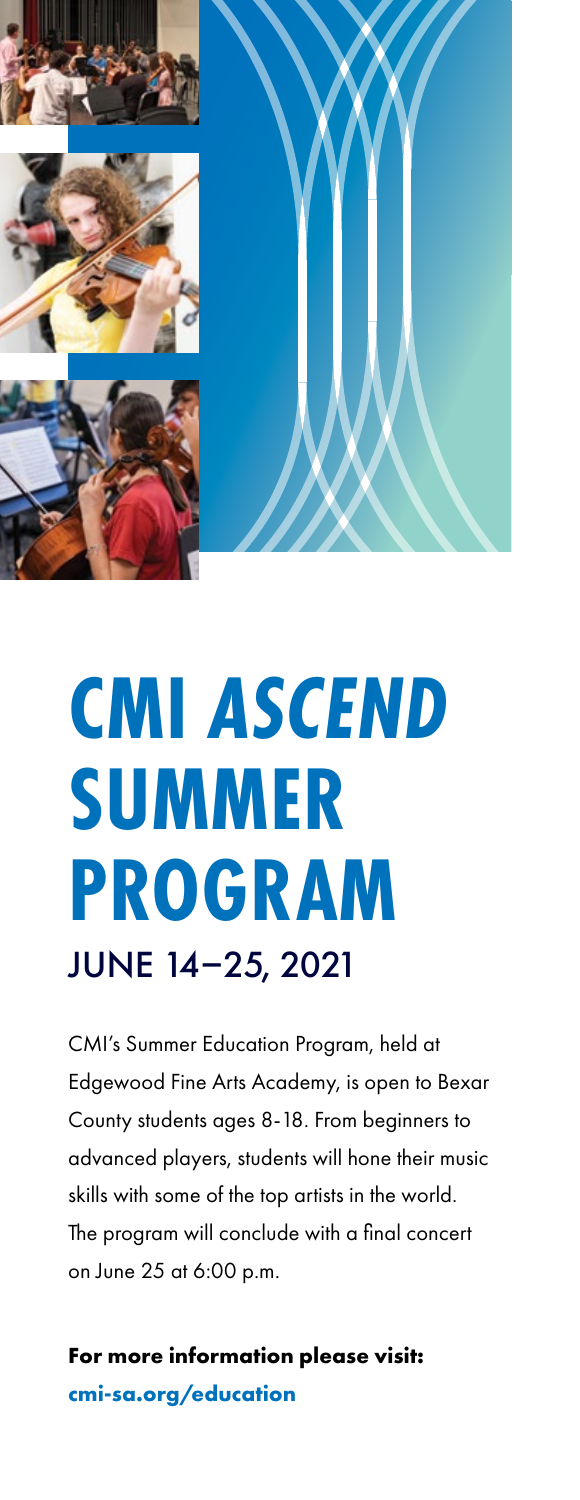

INTRODUCING THE CMI

# **JUNIOR ORCHESTRA for YOUTH**

A new initiative from Classical Music Institute.

**Learn more at [cmi-sa.org/joy](https://www.cmi-sa.org/joy/)**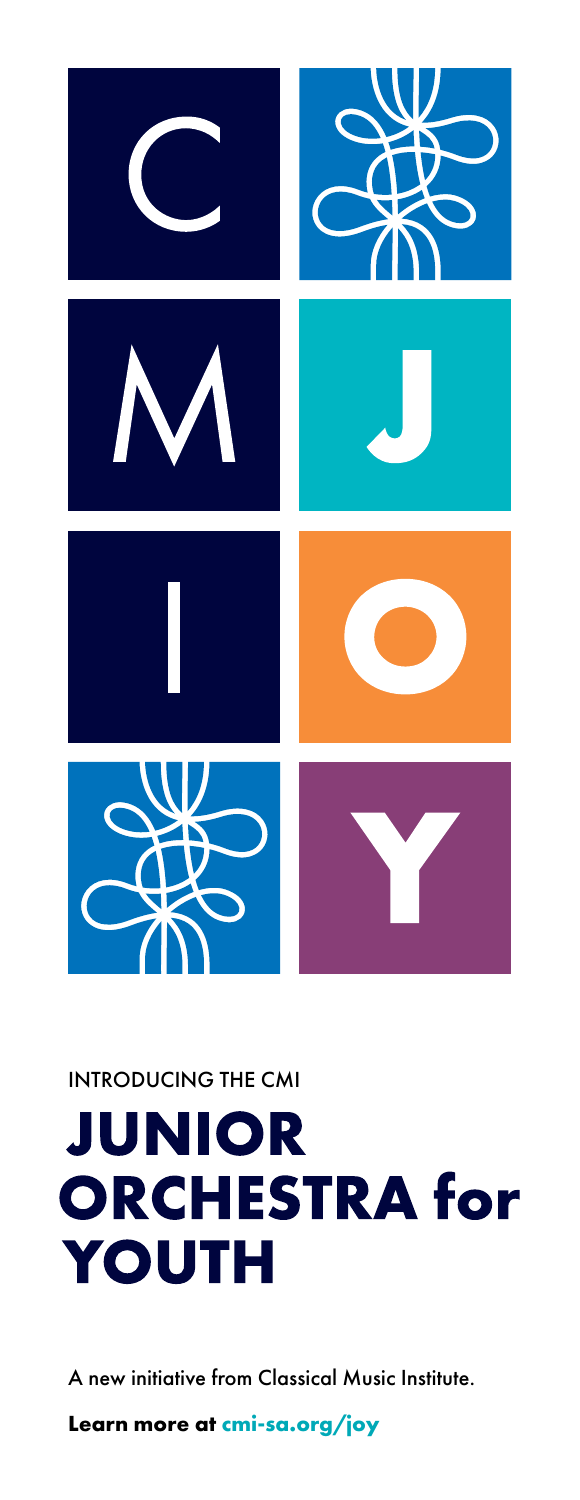# **CLASSICAL MUSIC INSTITUTE HARMONIOUS POWER - 2021**

# **SUMMER CONCERT SERIES**

For programs and tickets, please visit **[cmi-sa.org/events](https://www.cmi-sa.org/events/)**

JUNE 12, 2021 7:30 PM *SYMMETRY OF TIME*

H-E-B Performance Hall Tobin Center for the Performing Arts

## JUNE 16, 2021 7:30 PM *SUNG AND UNSUNG HARMONIES*

Carlos Alvarez Studio Theater Tobin Center for the Performing Arts

### JUNE 17, 2021 7:00 PM

## *MELODIOUS MEDITERRANEAN*

Carlos Alvarez Studio Theater Tobin Center for the Performing Arts

#### JUNE 20, 2021 4:00 PM

## *ALLIANCE OF ANIMALS & NATURE*

Carlos Alvarez Studio Theater Tobin Center for the Performing Arts

# JUNE 25, 2021 6:00 PM **FREE** *STUDENT & FACULTY CONCERT*

Edgewood Theatre of Performing Arts

### JUNE 26, 2021 7:30 PM *INFINITE ROOTS*

Carlos Alvarez Studio Theater Tobin Center for the Performing Arts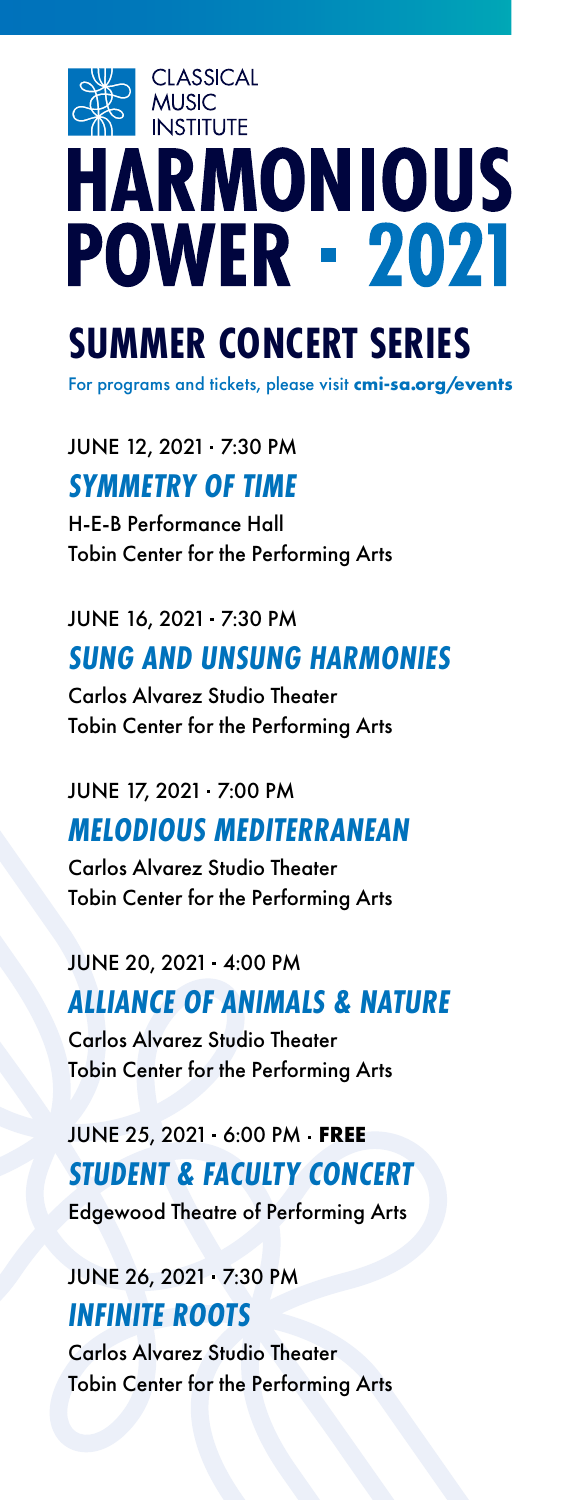**JUNE 12, 2021 7:30 PM**

### *SYMMETRY OF TIME*

#### H-E-B Performance Hall Tobin Center for the Performing Arts

CMI Chamber Orchestra Leonardo Pineda *conductor* Francisco Fullana *violin*

#### Francesco Geminiani (1687–1762) Concerto Grosso No. 12 in D minor, "La Follia" (1726) 12'

Arnold Schoenberg (1874–1951)

*Verklärte Nacht*, Op. 4 (1899) 27'

Sehr langsam – Breiter – Schwer betont – Sehr breit und langsam – sehr ruhig

#### Max Richter (1966) 40'

*The Four Seasons* Recomposed (2012)

Francisco Fullana *violin*

Spring I – Spring II – Spring III Summer I – Summer II – Summer III Autumn I – Autumn II – Autumn III Winter I – Winter II – Winter III

#### **CMI Chamber Orchestra**

| Violin      | Daniela Diaz concertmaster    |
|-------------|-------------------------------|
|             | Siwoo Kim concertmaster       |
|             | Daniel Vega-Albela principal  |
|             | Maria Paula Bernal            |
|             | Marcela Campos                |
|             | Dominika Dancewicz            |
|             | Ingrid Capparelli Gerling     |
|             | Allison Lovera                |
|             | Ana Maria Quintero            |
|             | Ronald Villabona              |
| Viola       | Jorge Martinez-Rios principal |
|             | Jordan Bak                    |
|             | Ramon Carrero                 |
|             | Katie Carrington              |
| Cello       | Clare Bradford principal      |
|             | Pedro Bonet Gonzalez          |
|             | Patrick Moore                 |
|             | Brook Speltz                  |
| Double Bass | George Amorim principal       |
|             | Rowan Puig Davis              |
|             | Andres Vela                   |
| Harp        | Julie Woolfolk                |
| Harpsichord | Wayne Ching                   |
|             |                               |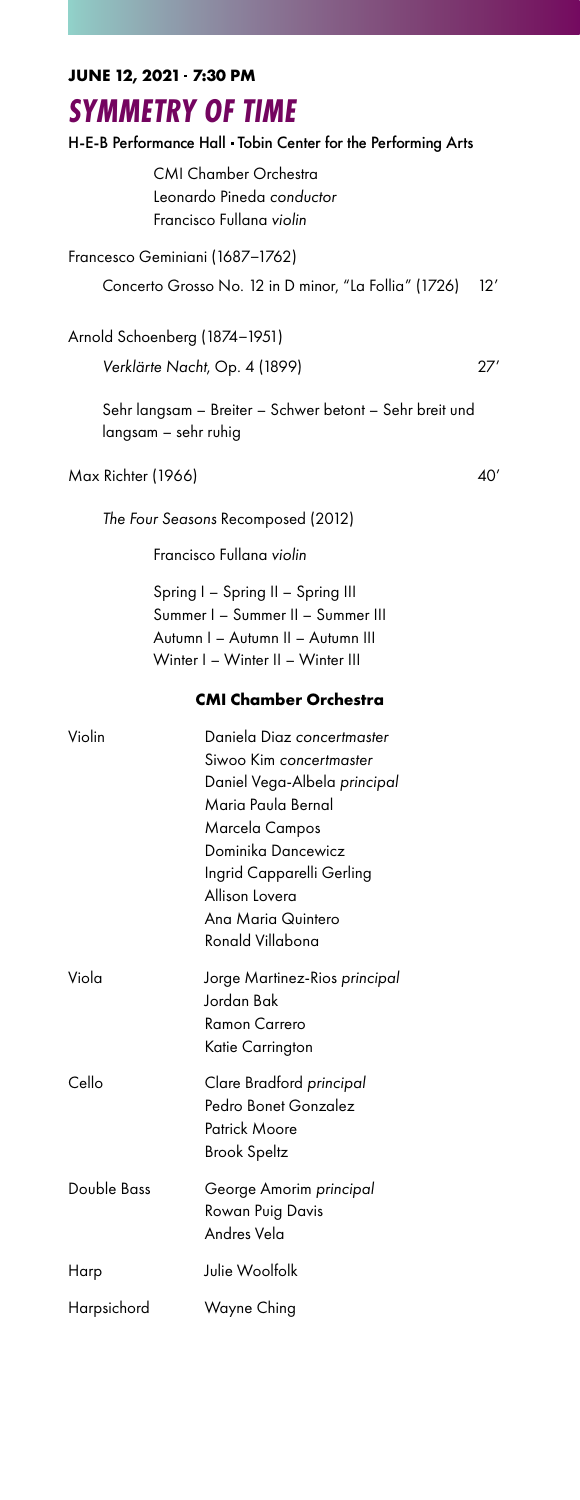| <b>SUNG AND UNSUNG HARMONIES</b><br>Carlos Alvarez Studio Theater · Tobin Center for the Performing Arts |                                                                                                                               |     |
|----------------------------------------------------------------------------------------------------------|-------------------------------------------------------------------------------------------------------------------------------|-----|
|                                                                                                          | Jesse Montgomery (1981)                                                                                                       |     |
|                                                                                                          | Strum (2006; rev. 2012)                                                                                                       | 7'  |
|                                                                                                          | Allison Lovera violin<br>Brendan Speltz violin<br>Mara Arredondo viola<br>Pedro Bonet Gonzalez cello<br>Rowan Puig doublebass |     |
|                                                                                                          | Eleanor Alberga (1949)                                                                                                        |     |
|                                                                                                          | String Quartet No. 2 (1994)                                                                                                   | 15' |
|                                                                                                          | Siwoo Kim violin<br>Daniela Diaz violin<br>Jordan Bak viola<br>Clare Bradford cello                                           |     |
|                                                                                                          | Shawn Okpebholo (1981)                                                                                                        |     |
|                                                                                                          | Negro Spirituals Volume I (2013; selection)                                                                                   | 16' |
|                                                                                                          | "Wade in the Water"<br>"Ev'ry Time I Feel the Spirit"<br>"Deep River"<br>"Great Day"                                          |     |
|                                                                                                          | Christopher Besch bass-baritone<br>Jordan Bak viola<br>Tomomi Sato piano                                                      |     |
|                                                                                                          | Samuel Barber (1910–1981)                                                                                                     |     |
|                                                                                                          | String Quartet, Op. 11 (1936)                                                                                                 | 7'  |
| ΙΙ.                                                                                                      | Molto adagio                                                                                                                  |     |
|                                                                                                          | Luis Cuevas violin<br>Ronald Villabona violin<br>Jorge Martinez-Rios viola<br>Brook Speltz cello                              |     |
|                                                                                                          | William Grant Still (1895-1978)                                                                                               |     |
|                                                                                                          | Danzas de Panama (1948)                                                                                                       | 14' |
| I.<br>ΙΙ.<br>III.<br>IV.                                                                                 | Tamborito<br>Mejorana y Socávon<br>Punto<br>Cumbio y Congo                                                                    |     |
|                                                                                                          | Brendan Speltz violin<br>Ana Maria Quintero violin<br>Ramon Carrero viola<br>Brook Speltz cello<br>Rowan Puig doublebass      |     |

**JUNE 16, 2021 7:30 PM**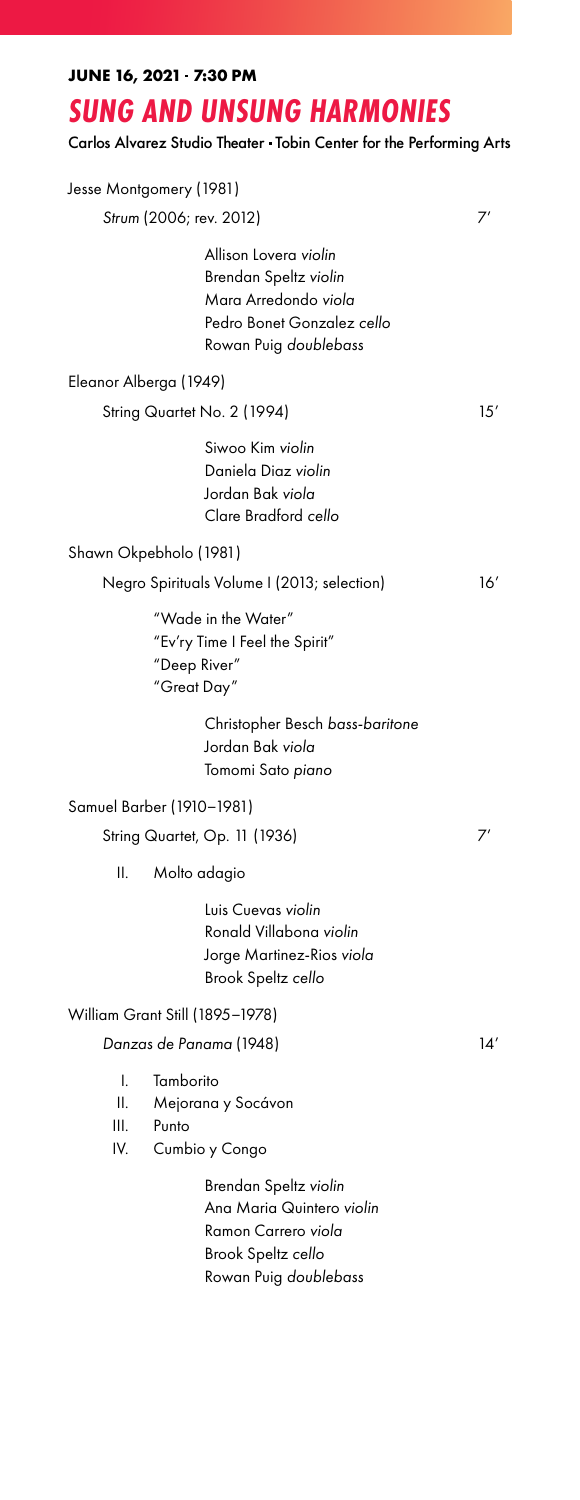#### **JUNE 17, 2021 7:00 PM**

# *MELODIOUS MEDITERRANEAN*

Carlos Alvarez Studio Theater Tobin Center for the Performing Arts

|                                                            | Nadia Boulanger (1887-1979)                                                                                                                         |                |
|------------------------------------------------------------|-----------------------------------------------------------------------------------------------------------------------------------------------------|----------------|
| Three Pieces for Cello and Piano (1914)<br>8'              |                                                                                                                                                     |                |
| I.<br>11.<br>III.                                          | Modéré<br>Sans vitesse et a l'aise<br>Vite et nerveusement rythmé                                                                                   |                |
|                                                            | Clare Bradford cello<br>Wayne Ching piano                                                                                                           |                |
| Juan Crisóstomo Arriaga (1806–1826)                        |                                                                                                                                                     |                |
| String Quartet No. 3 in E-flat major (1821-22)             |                                                                                                                                                     | 21'            |
| I.<br>Ш.<br>III.<br>IV.                                    | Allegro<br>Andantino, Pastorale<br>Menuetto. Allegro<br>Presto Agitato                                                                              |                |
|                                                            | Allison Lovera violin<br>Maria Paula Bernal violin<br>Jorge Martinez-Rios viola<br>Pedro Bonet Gonzalez cello                                       |                |
| Iannis Xenakis (1922-2001)                                 |                                                                                                                                                     |                |
| Dhipli zyia (1951)                                         |                                                                                                                                                     | $\mathcal{A}'$ |
|                                                            | Siwoo Kim violin<br>Brook Speltz cello                                                                                                              |                |
| Antonio Bazzini (1818-1897)                                |                                                                                                                                                     |                |
| String Quartet No. 3 in E-flat major, Op. 76 (1878)<br>32' |                                                                                                                                                     |                |
| I.<br>ΙΙ.<br>III.<br>IV.                                   | Molto sostenuto - Allegro vivo - Molto sostenuto<br>Minuetto. Allegro giusto<br>Andante quasi Allegretto - Allegro impetuoso<br>Finale, Vivacissimo |                |
|                                                            | Siwoo Kim violin<br>Brendan Speltz violin<br>Mara Arredondo viola<br>Brook Speltz cello                                                             |                |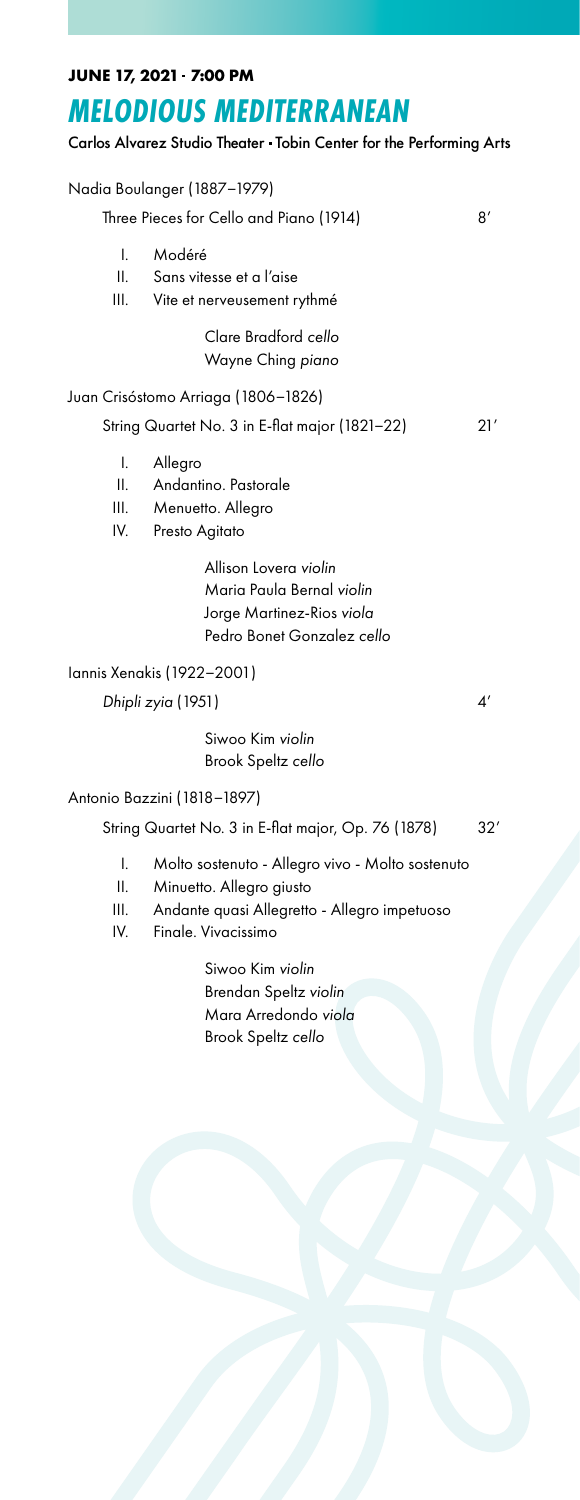#### **JUNE 20, 2021 4:00 PM**

### *ALLIANCE OF ANIMALS AND NATURE*

Carlos Alvarez Studio Theater Tobin Center for the Performing Arts

Johann Strauss, Jr. (1825–1899)

*Tales from the Vienna Woods*, Op. 325 (1868) 12'

 Luis Cuevas *violin* Maria Paula Bernal *violin* Ramon Carrero *viola* Brook Speltz *cello*

Franz Joseph Haydn (1806–1826)

String Quartet in C major, Op. 33, No.3, "The Bird" (1994) 19'

- I. Allegro moderato
- II. Scherzo: Allegretto
- III. Adagio ma non troppo
- IV. Finale: Rondo Presto

 Daniela Diaz *violin* Siwoo Kim *violin* Jorge Martinez-Rios *viola* Clare Bradford *cello*

Danish Folk Songs 9'

"Five Sheeps, Four Goats" (Danish Traditional)

"The Topped Hen/The Peat Dance" (Danish Traditional)

 Ana Maria Quintero *violin* Ronald Villabona *violin* Mara Arredondo *viola* Clare Bradford *cello*

Franz Schubert (1797–1831)

Piano Quintet in A major, D. 667 (1819) 35'

- I. Allegro vivace
- II. Andante
- III. Scherzo: Presto
- IV. Andantino Allegretto
- V. Allegro giusto

 Francisco Fullana *violin* Jordan Bak *viola* Pedro Bonet Gonzalez *cello* Andres Vela *doublebass* Tomomi Sato *piano*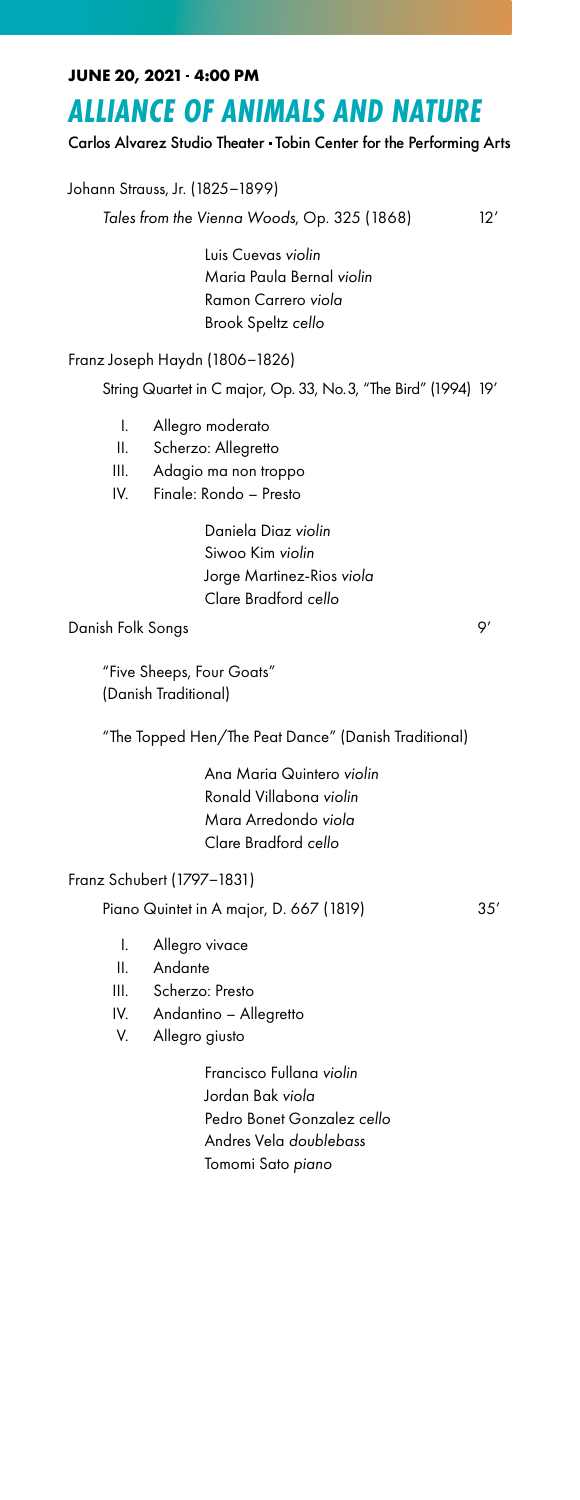**JUNE 26, 2021 7:30 PM**

### *INFINITE ROOTS*

Carlos Alvarez Studio Theater Tobin Center for the Performing Arts

CMI Chamber Orchestra Leonardo Pineda *conductor* Daniela Diaz *violin* Francisco Fullana *violin* Siwoo Kim *violin* Allison Lovera *violin*

| Clarice Assad (1978) |     |
|----------------------|-----|
| Impressions (2008)   | 10′ |

#### Yasushi Akutagawa (1925–1989)

#### *Triptyque* (1953) 13'

- I. Allegro
- II. Berceuse
- III. Presto

#### Jesse Montgomery (1981) 7'

*Strum* (2006; rev. 2012)

#### Astor Piazzolla (1921–1992)

*Cuatro Estaciones Porteñas* (1965–70; arranged by 24' Leonid Desyatnikov in 1996–98)

- I. Verano Porteño
- II. Invierno Porteño
- III. Primavera Porteña
- IV. Otoño Porteño

#### Edna Longoria (1988)

*Partita Latina* – Homage to Beethoven and to Latin Music (2021) WORLD PREMIERE 11'

I. Huapango – Tango – Salsa – Son Jarocho – Banda – Bolero – Huapango

#### **CMI Chamber Orchestra**

| Violin | Francisco Fullana concertmaster   |
|--------|-----------------------------------|
|        | Siwoo Kim associate concertmaster |
|        | Luis Cuevas principal             |
|        | Daniela Diaz                      |
|        | Maria Paula Bernal                |
|        | Marcela Campos                    |
|        | Joseph Kneer                      |
|        | Allison Lovera                    |
|        | Ana Maria Quintero                |
|        | Ronald Villabona                  |
| Viola  | Jorge Martinez-Rios principal     |
|        | Mara Arredondo                    |
|        | Jordan Bak                        |
|        | Ramon Carrero                     |
| Cello  | Brook Speltz principal            |
|        | Titilayo Ayangade                 |
|        | Clare Bradford                    |
|        | Pedro Bonet Gonzalez              |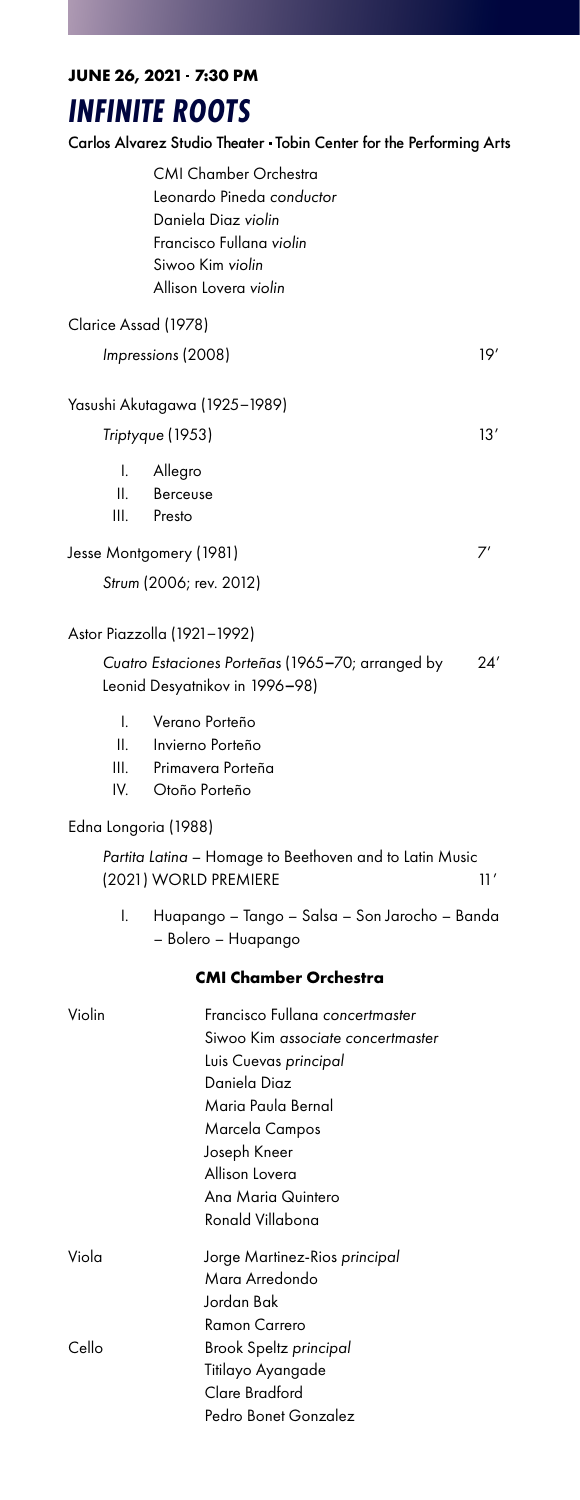#### **JUNE 26, 2021 7:30 PM**

| Double Bass | Rowan Puig Davis principal<br>Andres Vela                   |
|-------------|-------------------------------------------------------------|
| Piano       | Wayne Ching                                                 |
| Percussion  | Sherry Rubins principal<br>Sarek Gutierrez<br>Paul Millette |

## *STUDENT AND FACULTY CONCERT* **JUNE 25, 2021 6:00 PM**

Edgewood Theatre of Performing Arts

Join CMI's Ascend summer students and artist faculty in a concert dedicated to the power and harmony of music.





**DONATE TO CMI TO HELP KEEP THE MUSIC PLAYING.**

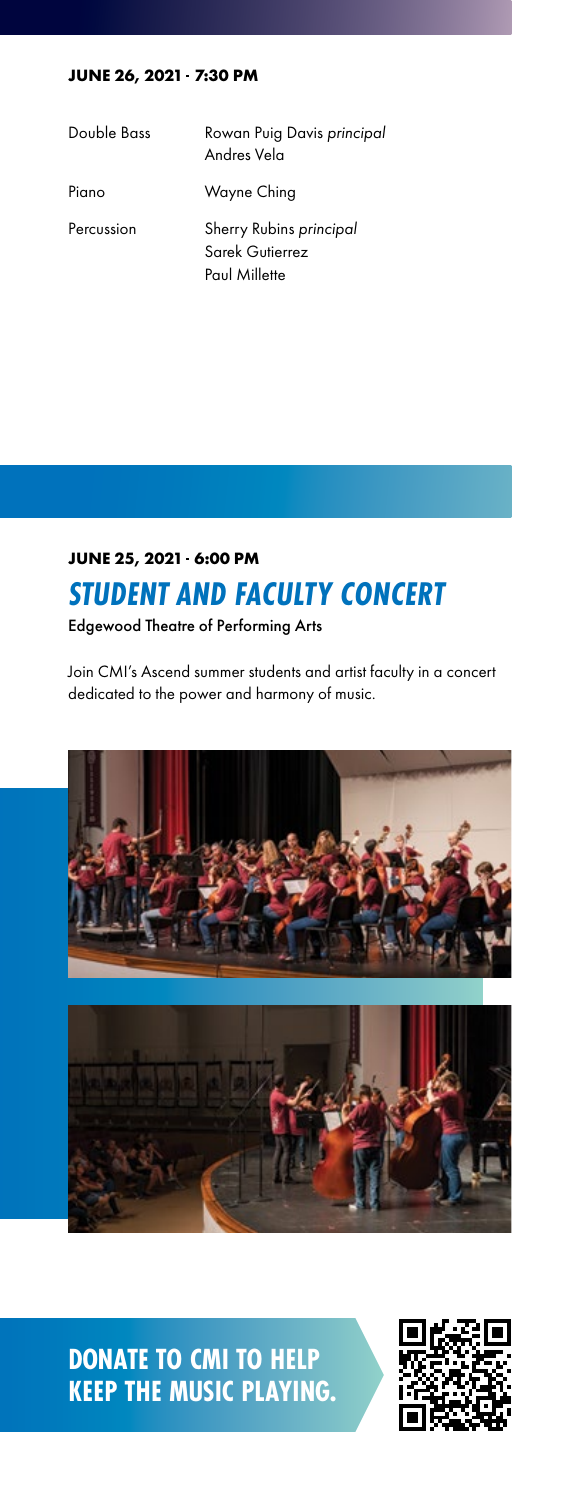# **2021 SUMMER ARTISTS**

For more artist information, please visit **[cmi-sa.org/about](https://www.cmi-sa.org/about/)**













**LUIS CUEVAS\* VIOLIN · VENEZUELA** 

**VIOLIN - POLAND** 

**VIOLIN · MEXICO** 





**INGRID CAPPARELLI GERLING VIOLIN · BRAZIL** 

**DOMINIKA DANCEWICZ**

\*CMI Ascend Summer Artist Faculty

**LEONARDO PINEDA\* CMI ASSISTANT CONDUCTOR VENEZUELA** CMI JOY Co-Director, Orchestral Division

**FRANCISCO FULLANA\* VIOLIN · SPAIN** CMI Concertmaster Chamber Music Director *Generously sponsored by Dr. Kimberly Terry*

**DANIELA DIAZ\* VIOLIN · VENEZUELA** CMI Education Coordinator CMI JOY Co-Director, Chamber Division

**RONALD VILLABONA\* VIOLIN · VENEZUELA** CMI Resident Artist

**VIOLIN - COLOMBIA** 

**MARCELA CAMPOS\***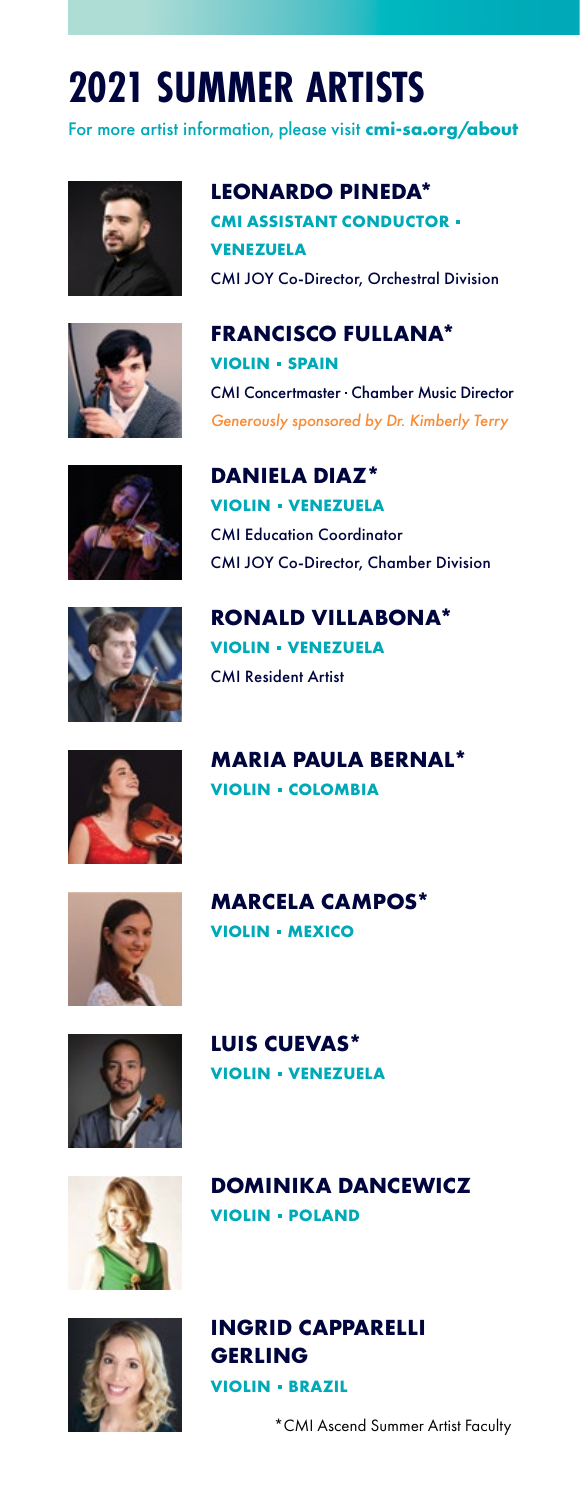# **2021 ARTISTS CONTINUED**



**SIWOO KIM\* VIOLIN - SOUTH KOREA** 



**JOSEPH KNEER VIOLIN · USA** 



**ALLISON LOVERA\* VIOLIN · VENEZUELA** 



**ANA MARIA QUINTERO\* VIOLIN - COLOMBIA** 



**BRENDAN SPELTZ\* VIOLIN · USA** 



**DANIEL VEGA-ALBELA VIOLIN · MEXICO** 



**JORGE MARTINEZ-RIOS\* VIOLA · MEXICO** 

**MARA ARRENDONDO\***





**VIOLA - USA** 

\*CMI Ascend Summer Artist Faculty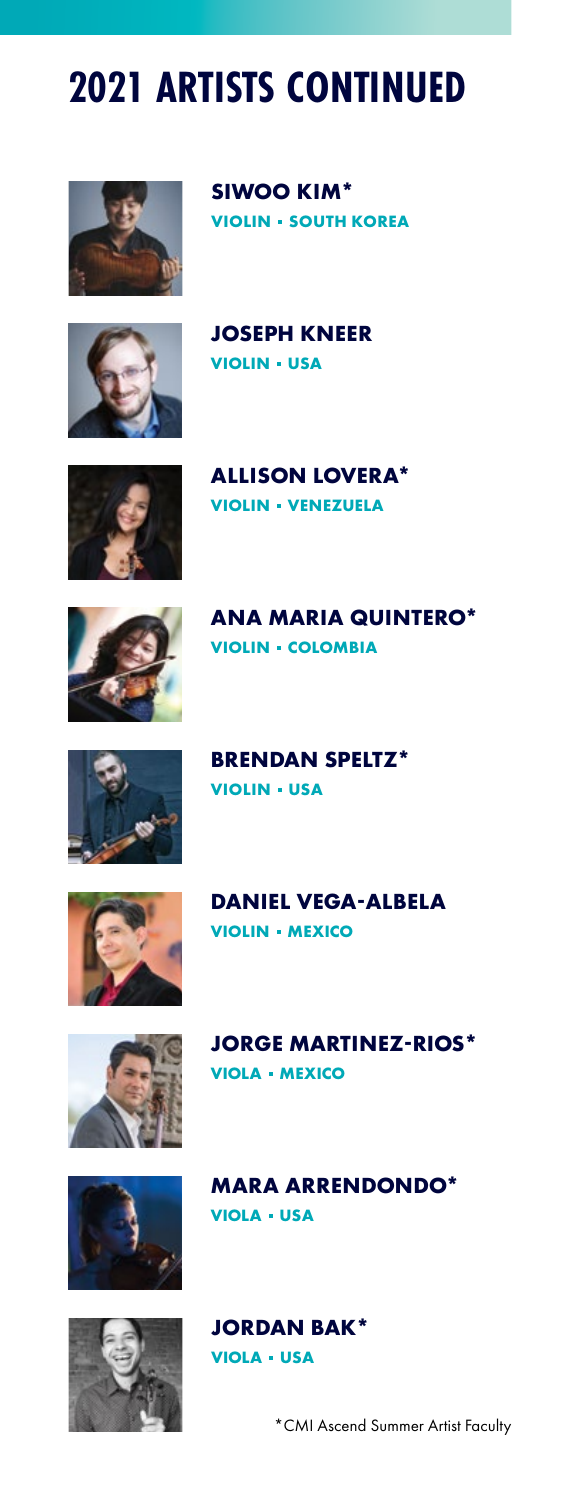# **2021 ARTISTS CONTINUED**



**RAMON CARRERO\* VIOLA · VENEZUELA** 



**KATIE CARRINGTON VIOLA · USA** 



**TITILAYO AYANGADE\* CELLO · USA** 



**CLARE BRADFORD\* CELLO - USA** 



**PEDRO BONET GONZALEZ\* CELLO - SPAIN** 



**PATRICK MOORE CELLO · USA** 



**BROOK SPELTZ\* CELLO - USA** 



**GEORGE AMORIM DOUBLE BASS · BRAZIL** 



**ROWAN PUIG\* DOUBLE BASS · PUERTO RICO** 

\*CMI Ascend Summer Artist Faculty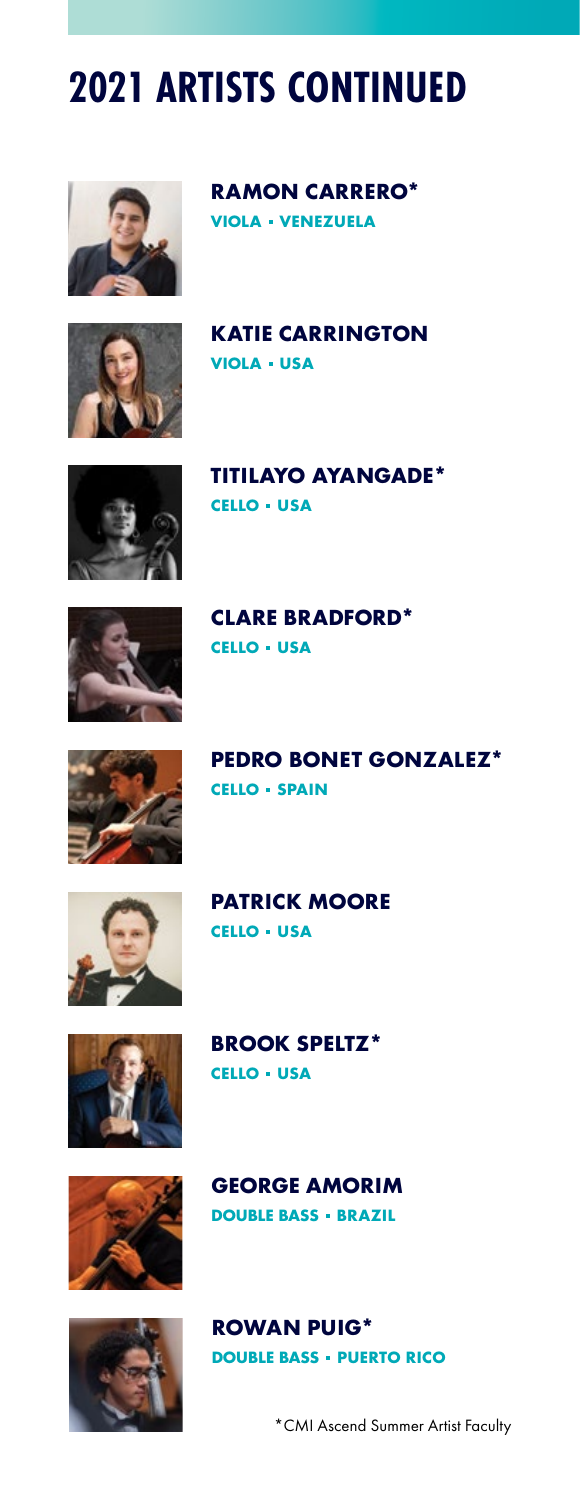# **2021 ARTISTS CONTINUED**



**ANDRES VELA\* DOUBLE BASS · USA** 



**CHRISTOPHER BESCH\* VOICE - USA** 



**WAYNE CHING\* PIANO · USA** CMI Resident Artist



**TOMOMI SATO\* PIANO JAPAN**



**JULIE WOOLFOLK HARP · USA** 



**SAREK GUTIERREZ PERCUSSION - USA** 



**PAUL MILLETTE PERCUSSION - USA** 



**SHERRY RUBINS PERCUSSION · USA** 

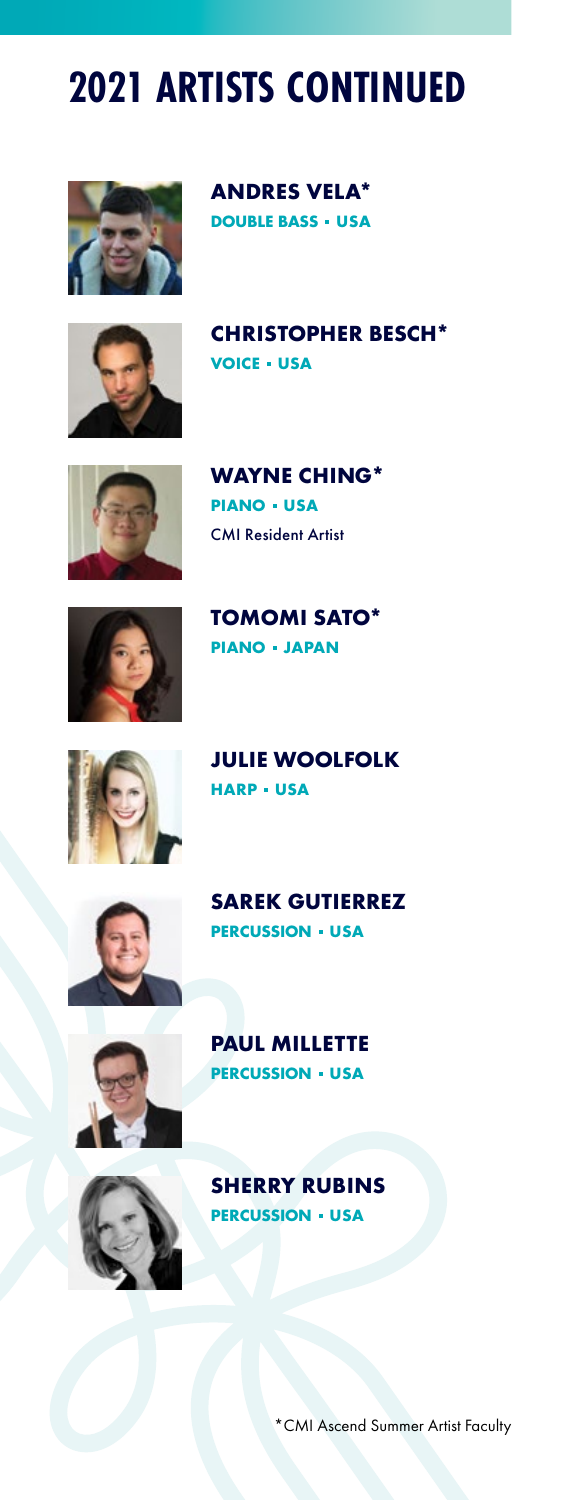# **PROGRAM NOTES**

By Dr. Eric Schneeman



#### **JUNE 12, 2021 –** *SYMMETRY OF TIME*

#### **Francesco Geminiani (1687-1762)**

Concerto Grosso No. 12 in D minor, "La Follia" (1726)

Francesco Geminiani was an Italian violinist and composer who is best remembered for his treatise, *Art of Playing on the Violin*, which Mozart's father hated. Geminiani moved to London in 1714 where George Frideric Handel reigned supreme and the music of the 17thcentury violinist Arcangelo Corelli was immensely popular (there was in fact a "Corelli Cult" taking over the city). While Geminiani's own compositions have fallen out of the repertoire, his arrangements of Corelli's works still remain very popular. Geminiani's *Concerto Grosso* is a reworking for Corelli's Violin Sonata, Op. 5, No. 12. Corelli's original work was for solo violin with continuo (harpsichord and violoncello). Here, Geminiani transforms the work to a full *concerto grosso* in which a small group of soloists are juxtaposed against a larger ensemble. As in Corelli's original Sonata, the piece is a variation on the popular Portuguese dance, the *folia* (*follia* in Italian). Many composers in the 17th and 18th century were drawn to this dance for its repeating bass line that allowed melodies to float freely in the solo instruments. For Geminiani, the dance is a means to showcase his use of expressive, dynamic rhythms that drive the work to a rousing conclusion.

#### **Arnold Schoenberg (1874-1951)**

#### *Verklärte Nacht*, Op. 4 (1899)

Schoenberg is often considered the composer who destroyed music or liberated it from the boundaries of tonality with his move to atonality in 1905. Working in Vienna at the *fin-de-siècle*, Schoenberg's career was always marked by controversy – he was from a Jewish household in an increasingly antisemitic environment and lacked formal training as a composer. The sextet *Verklärte Nacht* (*Transfigured Night*) was one of Schoenberg's earlier works, premiering in Vienna in 1902. Though the work is still tonal (centered on the key of D), its chromatic melodies and irregular rhythms were met with derision by the audience who hissed throughout the entire performance. One critic claimed that "It sounds as if someone had smeared the score of Wagner's *Tristan und Isolde* while the ink was still wet!"

The composition is a programmatic work that is based on Richard Dehmel's poem, in which a young man and woman are walking through a dark forest when she confesses that she is carrying the child from another. The man professes that he will raise the child as his own, transfiguring the dark forest into the bright night. Though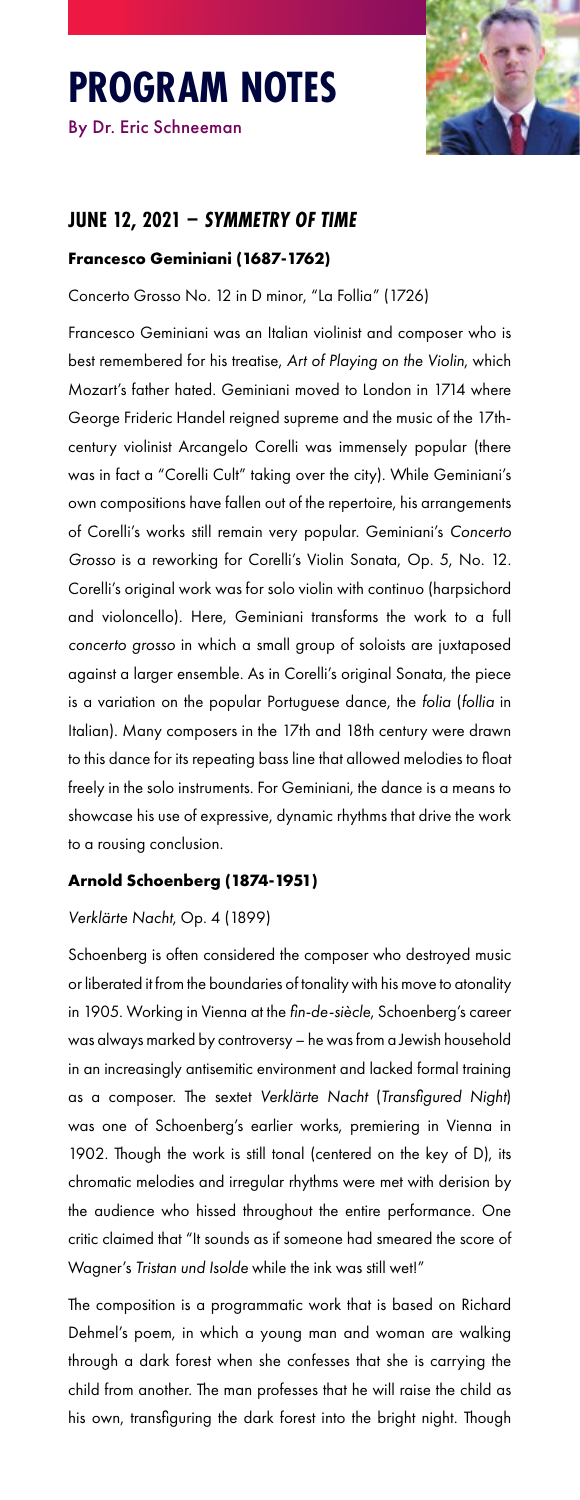Schoenberg employs chromatic harmony and melody to capture the psychological torment of the couple, he builds the entire work on a continual thematic transformation that moves us from the dark torment of D minor to the brilliant key of D major.

#### **Max Richter (1966)**

Recomposed by Max Richter – Vivaldi: The Four Seasons (2012)

Max Richter is a busy contemporary composer, writing music for film and television as well as major music ensembles around the world. Richter's 2012 composition is a reimagining of Vivaldi's famous work from 1725. Still keeping the structure of a solo violin against a larger string orchestra (first performed by violinist Daniel Hope with the Britten Sinfonia), the composer claimed to have discarded 75% of Vivaldi's original material, and of the material he did keep, he phased and looped them to create a postmodern and minimalist texture. The result is a composition of ambiguous coloring that perfectly blends the music of the past with that of the future.

#### **JUNE 16, 2021 –** *SUNG AND UNSUNG HARMONIES*

#### **Jessie Montgomery (1981)**

#### *Strum* (2006; rev. 2012; string ensemble version)

Jessie Montgomery is an acclaimed composer, violinist, and educator. She is the recipient of the Leonard Bernstein Award from the ASCAP Foundation, and her works are performed frequently around the world by leading musicians and ensembles. Her music interweaves classical music with elements of vernacular music, improvisation, language, and social justice, placing her squarely as one of the most relevant interpreters of 21st-century American sound and experience. Her work "Strum" was commissioned by the Community MusicWorks and premiered in 2006 and later revised in 2012 for the Sphinx Organization. The work opens with a nostalgic gesture created through a strummed pizzicato line that builds to a dramatic conclusion.

#### **Eleanor Alberga (1949)**

#### String Quartet No. 2 (1994)

Eleanor Alberga is a composer and pianist from Jamaica who received a scholarship to study at the Royal Academy of Music in London in the 1970s. In 1978, she became the music director of the London Contemporary Dance Theatre. With such a position, she focused heavily on improvisation and the intersection of music and dance. Within her String Quartet No. 2, we hear this improvisational quality playout as there are no formal movements but instead a series of contrasting sections: from a rhythmically intense opening to a serene middle section of harmonious colors, returning a dynamic conclusion of exceptional beauty. Alberga still lives in the United Kingdom with her husband, violinist Thomas Bowes, where they run the contemporary music festival *Arcadia*.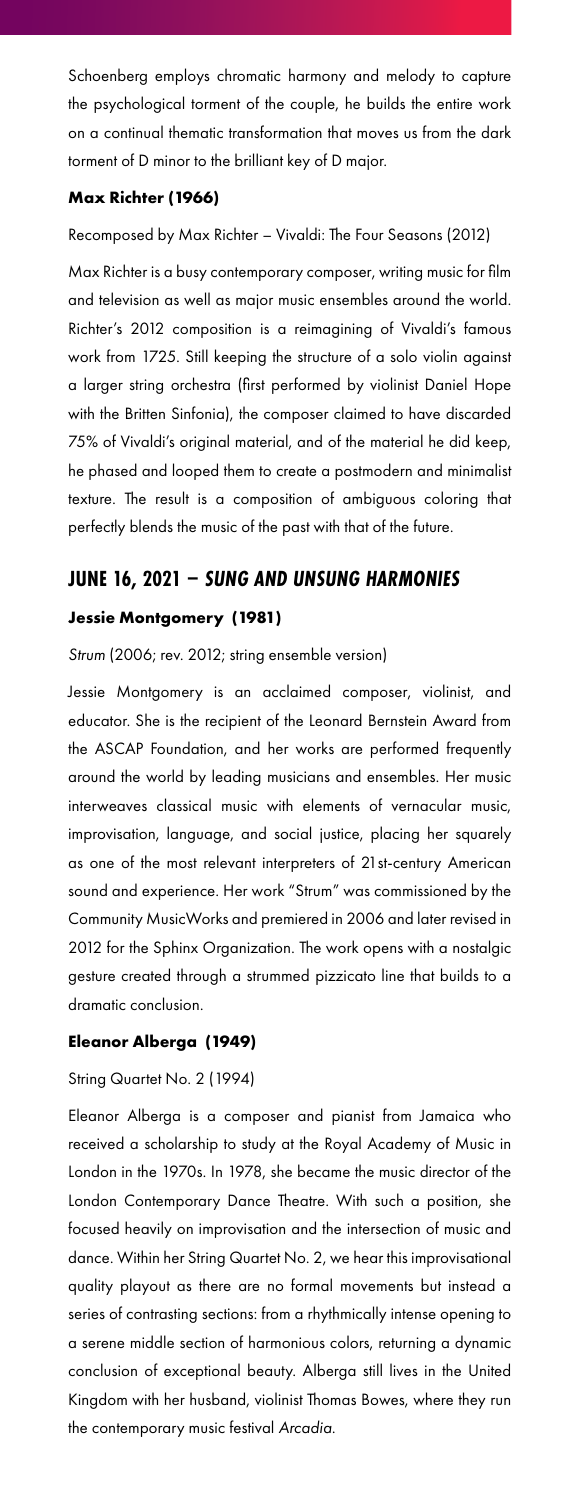#### **Shawn Okpebholo (1981)**

#### Negro Spirituals, Volume I (2013; selection)

Shawn Okpebholo is a popular contemporary composer who received his formal music training from the College-Conservatory of Music at the University of Cincinnati. Okpebholo is currently teaching composition at Wheaton College Conservatory of Music where he also works to bring music to underserved members of the community. As you'll hear in tonight's music, the composer has reimagined Black spirituals and hymns, giving them a new arrangement in order to emphasize the words and message of the song.

#### **Samuel Barber (1910-1981)**

String Quartet, Op. 11 (1936), 2nd Movement – Molto adagio

Samuel Barber was a precocious musical talent, having composed his first operetta at age ten and entering the Curtis Institute of Music at age 14. In 1935, he won the American Academy's prestigious Rome Prize. It was during this period that Barber composed his String Quartet, Op. 11, along with his Symphony in One Movement. From this point forward, Barber's career flourished as his works were featured in the concert halls of Europe and America. Italian conductor Arturo Toscanini requested a composition for the newly formed NBC Symphony Orchestra, and Barber responded with his *Essay* and an orchestration of the second movement of his String Quartet. The work premiered over the radio on 5 November 1938 and has remained in the American psyche ever since. Whenever there is a major tragedy or a memorial to the fallen, Barber's lush melodic piece serves as a cathartic outpouring in a moment collective healing.

#### **William Grant Still (1895-1978)**

#### Danzas de Panama (1948)

As Alex Ross of the *New Yorker* recently opined, "the field [of classical music] must acknowledge a history of systemic racism while also honoring the individual experiences of Black composers, musicians, and listeners." William Grant Still is such a Black composer and musician whose compositions remained outside the canon until recently. Active in the 1920s and 30s, he was a frequent conductor of major symphony orchestras in the United States, received numerous fellowships as well as honorary degrees, and was a prolific composer of popular and classical compositions. Still's *Danzas de Panama* were inspired by the American violinist Elisabeth Waldo, who lived for a while in Mexico City and toured Latin America extensively in the 40s and 50s. She composed arrangements of folk tunes and recorded them for the "Latin Craze" that was sweeping the United States. Still uses the melodies of the Tamborito, Mejorana y Socovon, Punto, and Cumbia y Congo. The dances reflect the syncretism of Latin American culture as the first and last dance originated in Afro-Panamanian culture whereas the middle two reflect the mixture of Spanish and Indigenous musical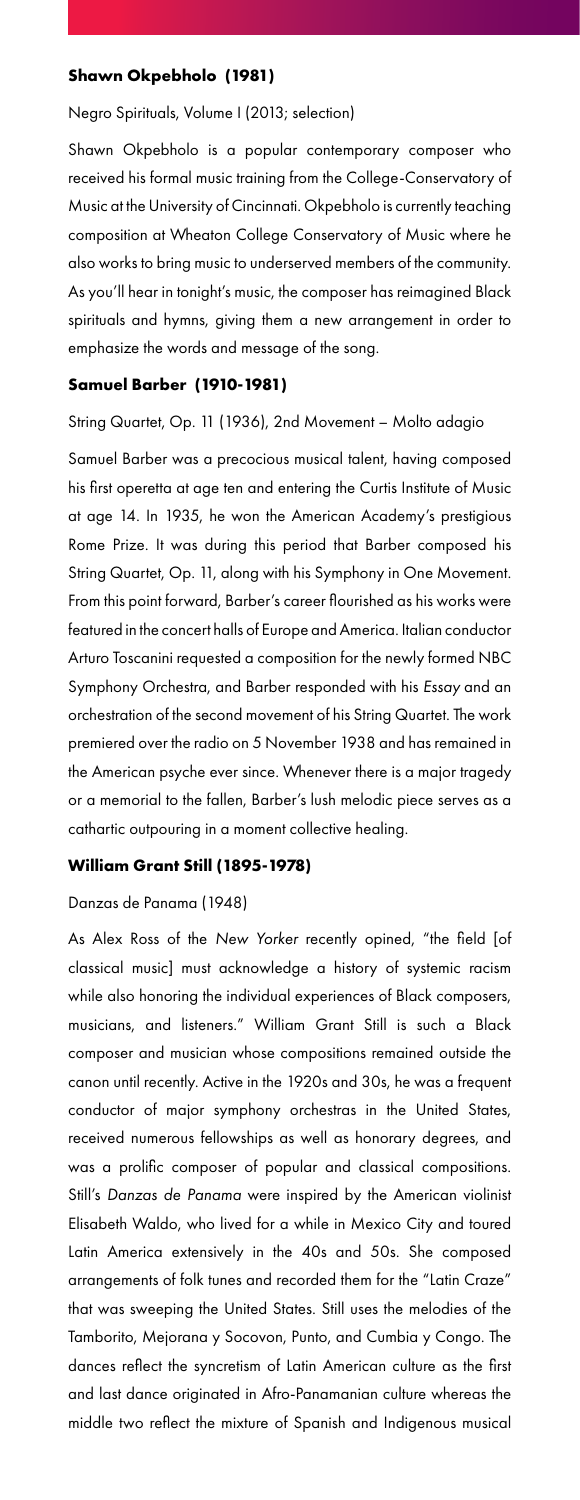practices of Panama. Under Still's guidance, he gives the dance tunes a certain airiness that transports the listener to a forgotten realm of eternal charm.

#### **JUNE 17, 2021 –** *MELODIOUS MEDITERRANEAN*

#### **Nadia Boulanger (1887-1979)**

Three Pieces for Cello and Piano (1914)

American music owes everything to Nadia Boulanger: As a founder of the American Conservatory at Fountainebleau, American composers, such as Aaron Copland, Leonard Bernstein, and Virgil Thompson (to name a few), studied under the charismatic teacher from the 1920s to 50s. She was notorious for encouraging her American students to draw from distinctly American musical traditions, especially the improvisatory genre of Jazz. Boulanger herself was a talented concert pianist and composer. Her 3 Pieces for Cello and Piano were composed around 1914 and are a reworking of an early piece for organ. In 1918, her talented younger sister, Lili, died of tuberculosis at the age of 22, and Boulanger subsequently gave up her compositional career out of grief.

#### **Juan Crisóstomo Arriaga (1806-1826)**

String Quartet No. 3 in E-Flat major (1821-22)

Juan Crisóstomo Arriaga became the "Spanish Mozart" through a commercial campaign by his brother. When the Basque nationalist movement emerged in the 1890s, the region's native son all of a sudden became the "Basque Mozart." Aside from the association to Mozart, Arriaga's musical style demonstrates a greater association with early Romantic composers Schubert and Cherubini. This affinity for the Romanticism comes through clearly in his String Quartet, No. 3, in which the opening movement displays a powerful interchange of motives within the context of a chromatically shifting texture. The fury of the first movement is then tempered by the sublime pastoral of the second movement. In September 1821, Arriaga moved to Paris, where his collection of string quartets was published in 1824. He would not return to his native Spain, however, dying of a pulmonary infection at the age of 20.

#### **Iannis Xenakis (1922-2001)**

#### *Dhipli Zyia* (1951)

In the 1930s, Iannis Xenakis was involved in the Greek resistance movement against the German occupation. This experience fermented the young composer's interest in Grecian folk music until his full embrace of abstract modernist principles in the 1960s. Composed in 1951, *Dhipli Zyia* was not premiered until 2000. The work is based on striking rhythmic dances and alternates time signatures to create an off-kilter feeling. The work concludes with a surprisingly open-ended cadence, which leaves us wanting more.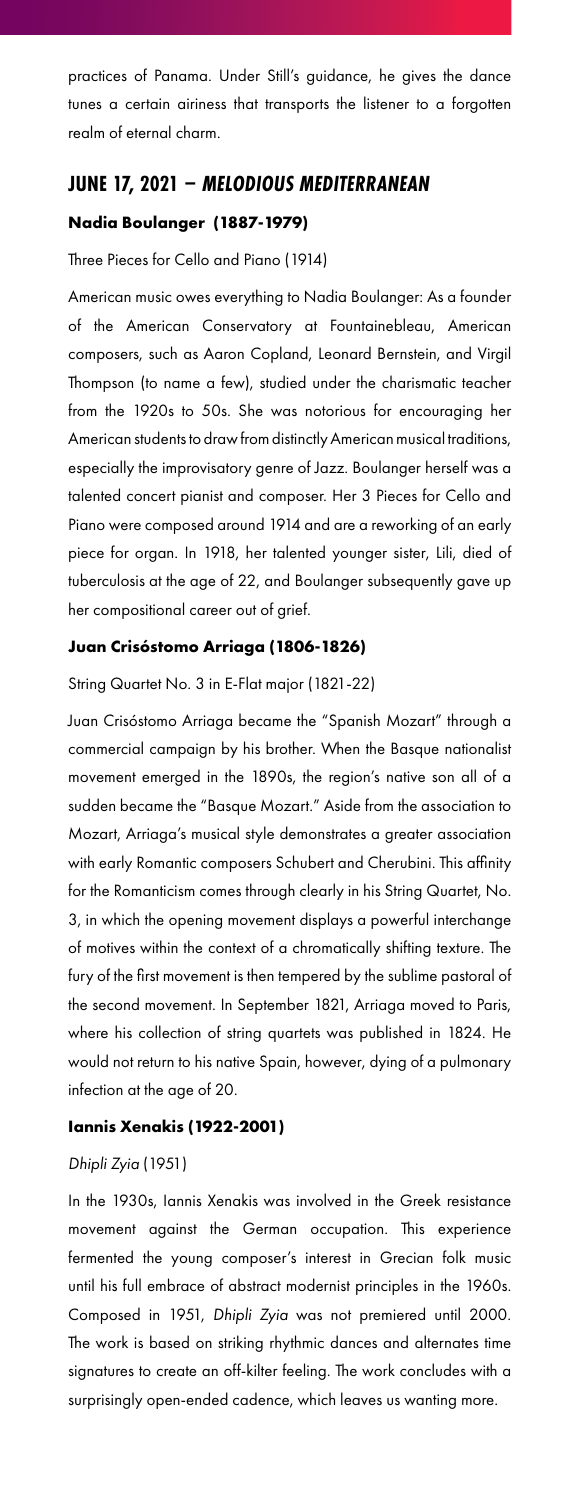#### **Antonio Bazzini (1818-1897)**

String Quartet in E-flat major, Op. 76 (1878)

Coming from Italy, Bazzini made a name for himself as a concert violinist, traveling all over Europe. Settling in Germany for a while, he was friends with Robert Schumann and Felix Mendelssohn. After years of touring, Bazzini returned to Italy and settled in Milan where he focused on composition and teaching (Puccini was one of his students). Though he tried his hand at opera and other vocal genres, it was in the genre of the string quartet that he truly excelled, ushering in a late 19th-century renaissance of Italian chamber music. In his String Quartet in E-flat, Bazzini demonstrates his mastery of form and motivic development, which he absorbed from his German counterparts. There is a freshness that pervades the work, especially in the second movement where Bazzini revives the 18th-century minuet – a courtly dance long associated with finesse and dexterity. The Italian poet Arrigo Boito noted that Bazzini "was left out of the operatic movement and had the unusual luck of remaining an independent artist."

### **JUNE 20, 2021 –** *ALLIANCE OF ANIMALS AND NATURE* **Johann Strauss II (1825-1899)**

#### *Tales from the Vienna Woods*, Op. 325 (1868)

As the story goes, Johan Strauss's father discouraged him from perusing a career in music, pushing him instead to study accounting. For some odd reason, accounting did not seem as sexy as directing your own dance band in 19th-century Vienna. Johann Strauss II was expelled from college and became the music director at Dommayer's Casino in a Viennese suburb. From there, Strauss's career flourished. *Tales from the Vienna Woods* was written for a Prince Hohenlohe's garden party at the Augarten. The piece opens with an introduction of forest murmurs as we hear bird calls, the squawking of geese, and hunting horns. The forest sounds give way to quotations of numerous Austrian folk melodies and some of his father's waltzes. Strauss also included a section for solo zither – an instrument long associated with peasant life and culture. (Always a practical composer, Strauss transcribed the zither part for string quartet in case none is available).

#### **Franz Joseph Haydn (1732-1809)**

String Quartet in C Major, Op. 33, No. 3, "The Bird" (1781)

From 1761 to 1780, Franz Joseph Haydn was the Kapellemeister for the Esterhazy family. With their lavish estate in the Austrian Empire (present-day Hungary), Haydn had at his disposal an amazing orchestra with which he could experiment and devise the most amazing compositions. This position did come at a cost – he neither had much freedom of movement nor owned his own compositions outright. When Prince Nicholas Esterházy renegotiated Haydn's contract in 1779, he let the composer own his compositions fully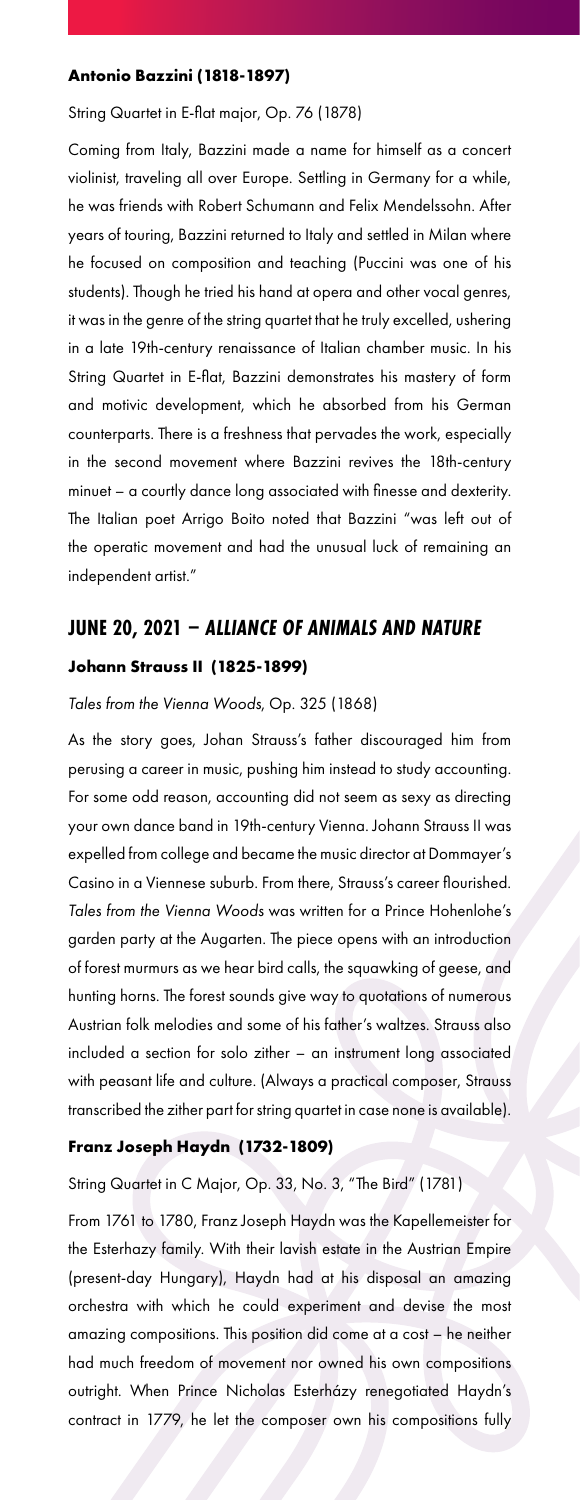and allowed him to accept commissions from other courts and organizations. To mark this moment of freedom, Haydn composed a series of six string quartets (opus 33), which he described in letters to his friends and patrons as "composed in an entirely new and special way, because I have written none in ten years." For the string quartet, Haydn had already established the traditional four-movements form with the minuet (courtly dance) as the second or third movement. What makes his Opus 33 quartets "new and special" is that he replaces the minuet with a "scherzo," which would become the new standard for quartets going forward. To make the quartets more profitable, Haydn employs a certain playfulness in thematic development and melody. This is heard strikingly in the String Quartet in C in which Haydn decorates the skeleton of the melody with playful grace notes that create a chirping effect. The composer himself did not nickname the Quartet the "Bird" but a later publisher. These nicknames were often added to Haydn's instrumental works in order to make them profitable and accessible to new audiences.

#### **Danish Folk Songs**

#### *The Peat Dance* (Danish Traditional)

#### *Five Sheep, Four Goats* (Danish Traditional)

There has long been a mystical connection between nature, animals, and music. The first instruments found in caves were flutes made from vulture bones, perhaps as a way to communicate to the birds. Where and why these practices emerge are hard to answer but they remain and evolve throughout human history.

The Danish *Peat Dance* is Denmark's version of the Irish jig and reel – a lively dance in duple meter that requires some sophisticated foot work. These are communal dances for couples and the movements are meant to symbolize a community coming together after hardship. The piece *Five Sheep, Four Goats* is of unknown origin but has a funny title.

#### **Franz Schubert (1797-1828)**

Piano Quintet in A major, D. 667, "Trout" (1819)

Schubert's chamber music often plays second fiddle to the Austrian's vast output of *Lieder* (songs). Even when we discuss his chamber music, it's often in relationship to his *Lieder*, noting his lyrical melodies and lack of transition between sections. Schubert does not always help himself on this topic by quoting his own *Lieder* in his chamber music. The Quintet was composed in 1819 when Schubert and the singer Johann Michael Vogl went to the singer's hometown of Steyr. The work was completed for a private concert at the home of Sylvester Paumgartner who was an amateur cellist. Apparently, Paumgartner suggested the unusual scoring: Schubert removed the second violin and added a double bass to the ensemble of piano, violin, viola, and cello. The name of the Quintet derives from the fourth movement where Schubert quotes the entire vocal melody from his *Lied, Die Forelle* (The Trout). The original *Lied* tells the tale of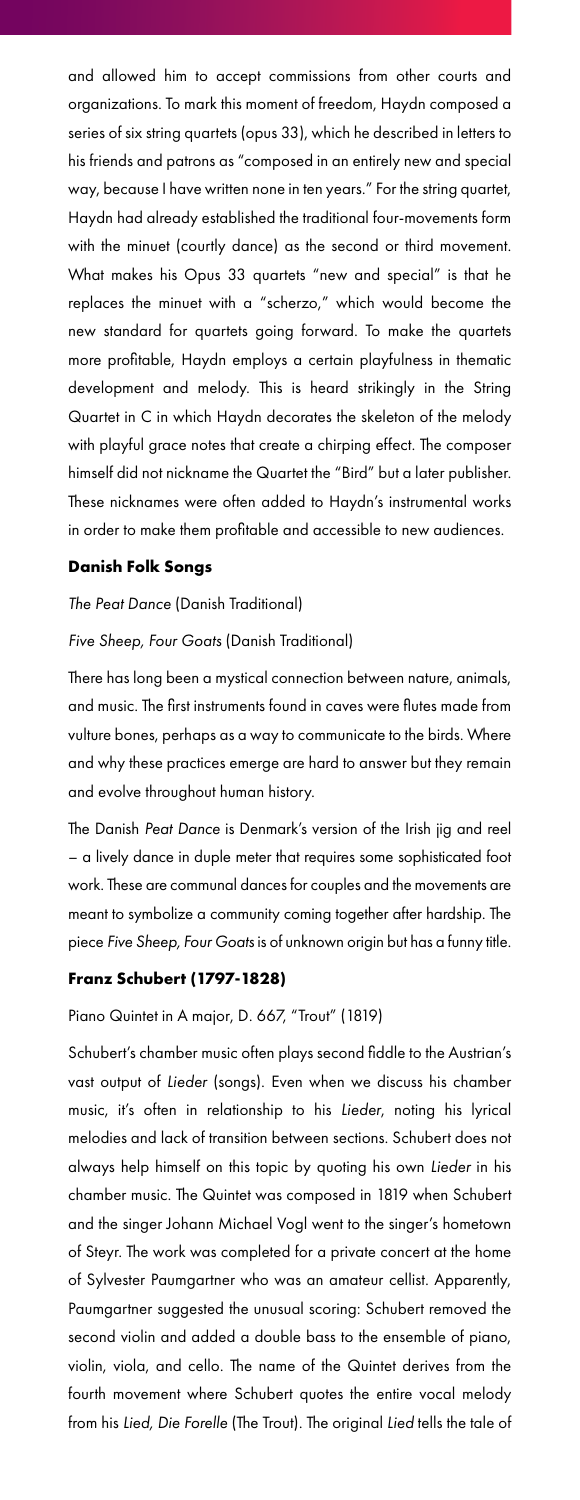a fisherman who muddies the water to catch a trout. In the Quintet, Schubert "muddies" the original melody through a set of variations, but in pure Schubertian fashion, he restores the melody to its original simplicity and elegance.

#### **JUNE 26, 2021 –** *INFINITE ROOTS*

#### **Clarice Assad (1978)**

#### *Impressions* (2008)

Clarice Assad is a Grammy-nominated composer who has had works performed by Philadelphia Orchestra, Tokyo Orchestra, Cabrillo Contemporary Music Festival Orchestra, and many more. Born in Rio de Janiero, Assad currently resides in Chicago and maintains an active performance and compositional career throughout the USA and abroad. (She's visiting San Antonio this summer, for example.) Composed in 2008, Assad has provided her own program notes of her work *Impressions*:

IMPRESSIONS, Suite for Chamber Orchestra, was commissioned by the New Century Chamber Orchestra (NCCO) in 2008. The purpose of the piece was to showcase the orchestra's diverse, unique performers and to create a musical portrait of the first impressions between the musicians of the orchestra and the composer. The first movement is a set of variations, one for each of the orchestra's five sections. The second movement, *Dança Brasileira*, echoes my homeland. The film noirs of Hollywood inspired the middle movement's, *Slow Waltz*, while *Perpetual Motion*, the fourth movement, showcases skill and proficiency. The last movement serves as a bridge, and the suite concludes by reflecting on its very opening.

#### **Yashushi Akutagawa (1925-1989)**

#### *Triptyque* (1953)

Passionate about the music emerging from the Soviet Union, Yashushi Akutagawa smuggled his way into the communist state in 1954, because there was no diplomatic relationship between Russia and Japan. During his visit, Akutagawa met with Dmitri Shostakovich and Aram Khachaturian, whose influences are strongly heard in his music. Ultimately, Akutagawa was the only Japanese composer to have his works performed in the Soviet Union. Akutagawa's *Triptyque* is a work of sensual modernist beauty – lush lyricism accompanied by driving melodic cells that unfold throughout the composition. The composer creates an unearthly composition with celestial harmonies and punctuating rhythms made by players hitting the wood of their instruments. While he draws upon the folk music of Japan in this and in other works, he uses these folk idioms to further his personal drive toward a modernist aesthetic that is both accessible and progressive.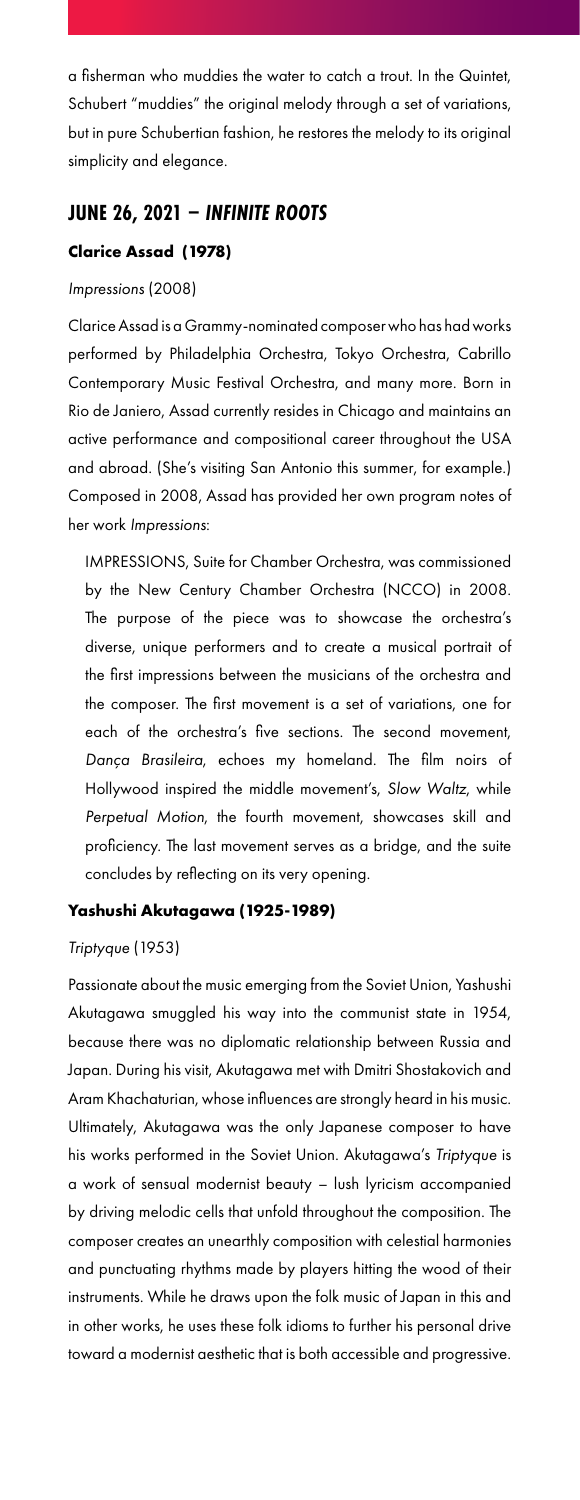#### **Jessie Montgomery (1981)**

#### *Strum* (2006; rev. 2012; string orchestra version)

Jessie Montgomery is an acclaimed composer, violinist, and educator. She is the recipient of the Leonard Bernstein Award from the ASCAP Foundation, and her works are performed frequently around the world by leading musicians and ensembles. Her music interweaves classical music with elements of vernacular music, improvisation, language, and social justice, placing her squarely as one of the most relevant interpreters of 21st-century American sound and experience. Her work "Strum" was commissioned by the Community MusicWorks and premiered in 2006 and later revised in 2012 for the Sphinx Organization. The work opens with a nostalgic gesture created through a strummed pizzicato line that builds to a dramatic conclusion.

#### **Astor Piazzolla (1921-1992)**

*Cuatro Estaciones Porteñas* (1965-70; arranged by Leonid Desyatnikov in 1996-98)

Developed in the slums of Buenos Aires, Argentina, the tango has taken over the world and our hearts. Yet, this distinctly Argentinian dance is not without controversy: In the 1960s, Astor Piazzolla created a distinctive style of tango, known as "nuevo tango." This new style infused the traditional genre with fugues, jazz harmonies, and extreme chromaticism that shocked Argentinian culture. Finally, by the 1980s, Piazzolla's progressive take on the tango was widely accepted in Argentina and found popularity in the USA and Europe. His *Four Seasons of Buenos Aires* was an attempt to break down the barriers that rigidly demarcated "classical" and "popular" music, showing that there is just as much tango in the music of Vivaldi as there is as much of Vivaldi in the tango.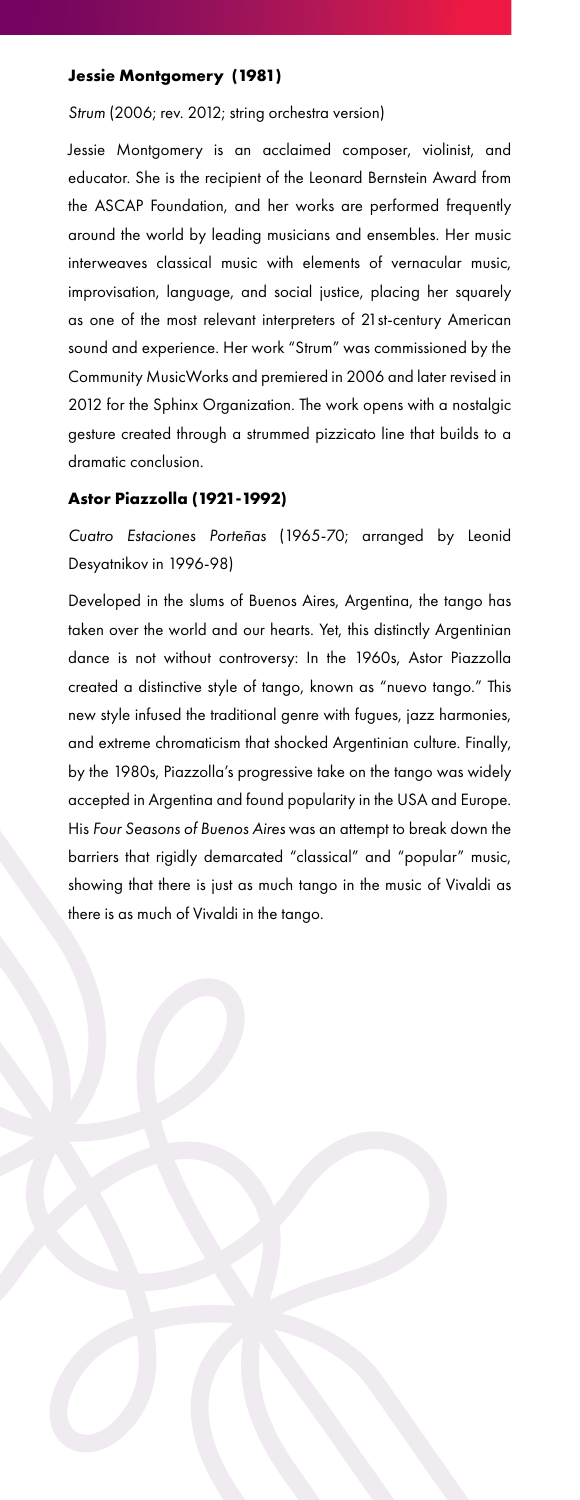



#### **Edna Longoria (1988)**

*Partita Latina* – Homage to Beethoven and to Latin Music (2021) **WORLD PREMIERE**

*Partita Latina* was written as a homage to Beethoven's 250th anniversary. My composition is inspired by his Symphony No.3, Symphony No.5, and his piano piece *Für Elise*. The entire composition is built with the first few notes and rhythms of the main motif of each of these pieces, combining them with my own ideas. *Partita Latina* is also inspired by Latin dances. The composition begins with an introduction featuring the Huapango dance followed by a Tango, Salsa, Mariachi (Son Jarocho style), Banda, and Bolero. The piece ends with a final dance featuring the Huapango dance once more, but this time a "Huapango Norteño." My goal was to give these popular dances my own spin by playing with the rhythm and tonality, while maintaining their fundamental core. I want to thank CMI for commissioning this piece, as well as the National Association of Latino Arts and Cultures for the grant I received to help fund this project.

#### **Huapango**

The Huapango is a Mexican dance which is characterized by its complex rhythmic structure mixing duple and triple meters. The word "Huapango" is a Nahuatl word that means "On top of the wood." The Huapango dance is commonly danced on a wooden platform where dancers perform "zapateado dance steps". The instrumentation commonly used are violins, a huapanguera (bass guitar used for strumming) and a jarana huasteca (5 stringed guitar used for rhythmic accompaniment). The "Final" section is based on the "Huapango Norteño''. The common instrumentation consists of accordion, bajo sexto, double bass, and drums.

#### **Tango**

The Tango was originally created in Buenos Aires, Argentina, among the working-class citizens. This dance is characterized by marked rhythms commonly in a 2/4 time. Tango was frequently practiced at brothels and bars. Many variations of this dance currently exist around the world.

#### **Salsa**

The Salsa was primarily developed by Puerto Ricans and Cubans living in New York in the late 1960s. This dance is a combination of Cuban dances such as Mambo, Pachanga, and Rumba, as well as some American-based dances. Salsa is a partnered dance where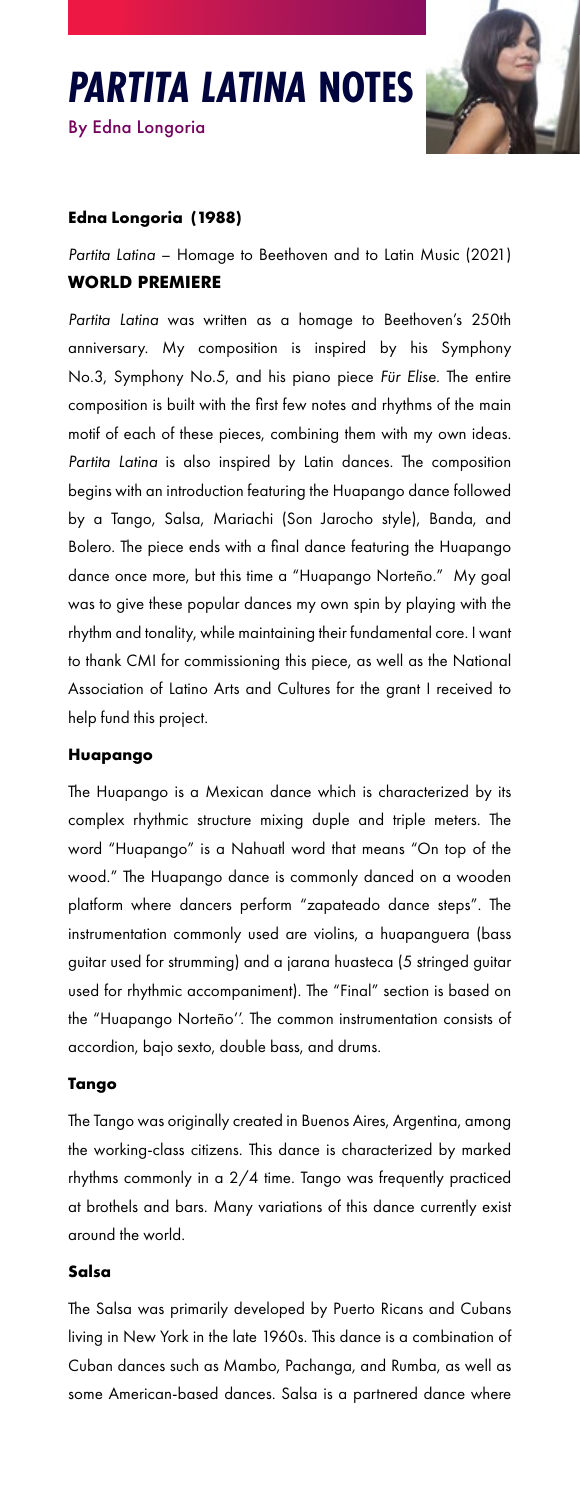the lead leads the follow through a series of spins and turns. The principal instrument that provides the core groove of the Salsa dance is the clave.

#### **Mariachi (Son Jarocho styled)**

The Son Jarocho is a Mexican dance originated in the state of Veracruz. This dance represents a fusion of Spanish and African musical elements. The commonly used instrumentations are the requinto guitar, the arpa (harp) jarocha, the jarana jarocha (guitar) and voice. This dance is known for its characteristics of singers exchanging improvised verses called "décimas."

#### **Banda**

The Banda is a genre of regional Mexican music. This dance originated in the 19th century when communities tried to imitate the military bands. The common instruments used in Banda are brass instruments, clarinets, percussion and voice. Banda has a strong percussion characteristic played by the tambora (large bass drum) and a cymbal. This dance generally contains between 10 to 20 members.

#### **Bolero**

The Bolero is often called the "Cuban Dance of Love" and is believed to have evolved from Afro-Cuban and Spanish folk dances. In the early 20th century, the Bolero reached Puerto Rico and Mexico, where it was popularized by the first radio stations. Boleros are generally in 4/4 time accompanied by claves and congas.

**DONATE TO CMI TO HELP KEEP THE MUSIC PLAYING.**

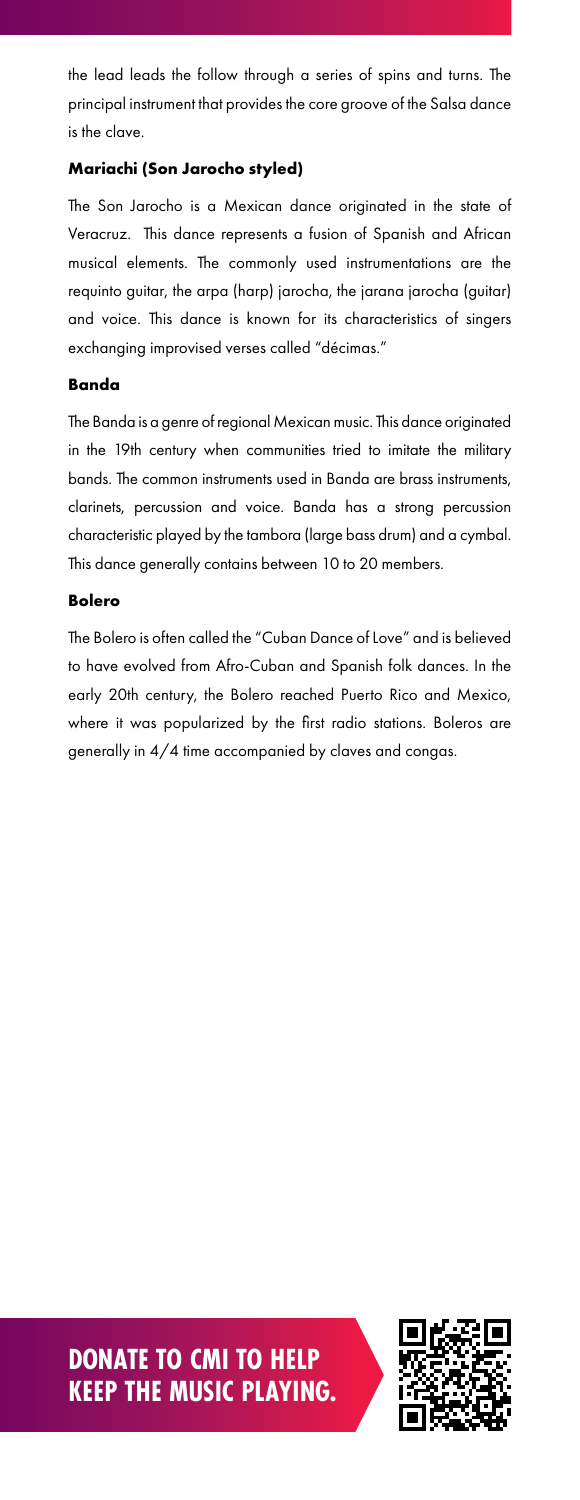

# CMI **2021– 2022**

Look forward to next season's reveal coming in September.

**Stay tuned to [cmi-sa.org](https://www.cmi-sa.org/)**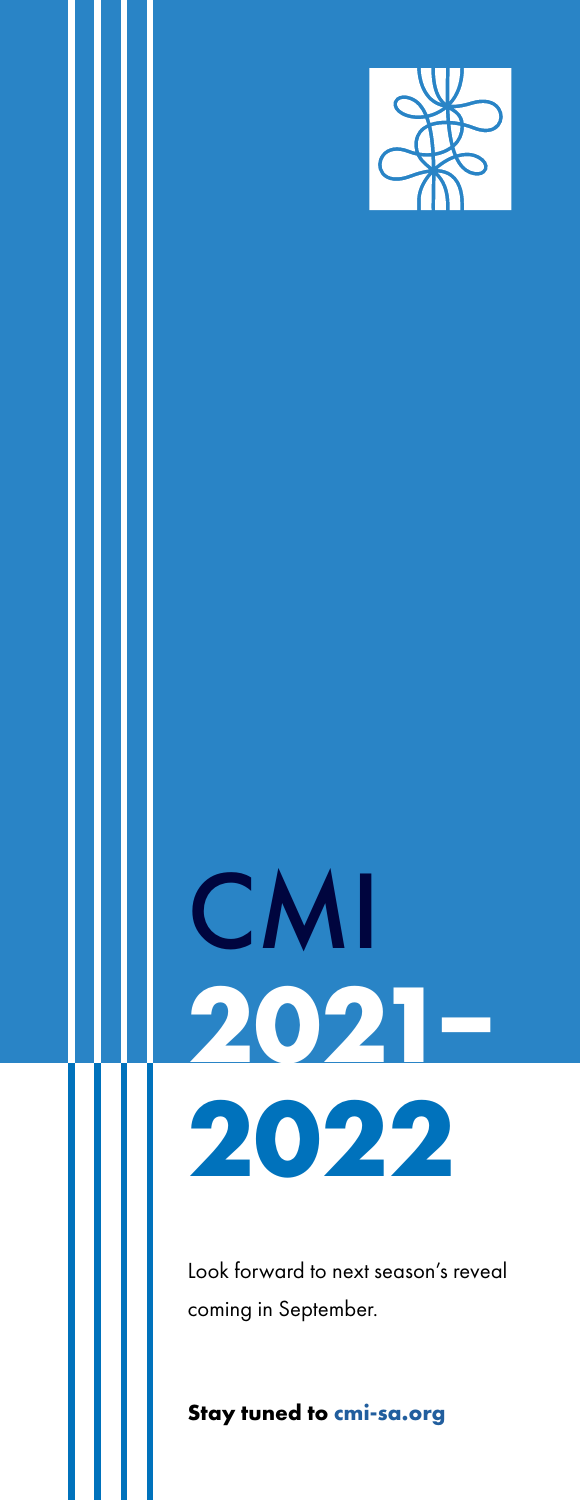# **BOARD AND STAFF**

### **BOARD OF DIRECTORS**

Hugo Lizarraga-Henderson, *Board Chair*

Melissa Unsell-Smith, *Immediate Past Chair*

Andrea Beatriz Longoria López, *Treasurer, Vice Chair - Finance*

Marian Amini, Secretary

Keith Neisler, V*ice Chair - Governance*

Anne Marie-Grube, V*ice Chair - Special Events* Anthony Medrano, *Vice-Chair - Education*

Silvia Santinelli, D.M.A.

Kimberly Terry, M.D.

JR Treviño

Jacob Valenzuela

Michael Zuniga, *Artist Faculty Representative*

Paul M. Montalvo, *Board Emeritus*

### **CMI ADMINISTRATION**

Donald R. Mason, *Executive Director* Paul M. Montalvo, *Artistic Director*

### **CMI** *ASCEND* **ADVISORS**

Francisco Fullana, *Chamber Music Director*

Daniela Diaz, *Education Coordinator* Ronald Villabona Clare Bradford Leonardo Pineda

Sumire Hirotsuru

### **CMI JOY ADMINISTRATION**

Daniela Diaz, *Co-Director, Chamber Division*

Leonardo Pineda, *Co-Director, Orchestral Division*

**DONATE TO CMI TO HELP KEEP THE MUSIC PLAYING.**

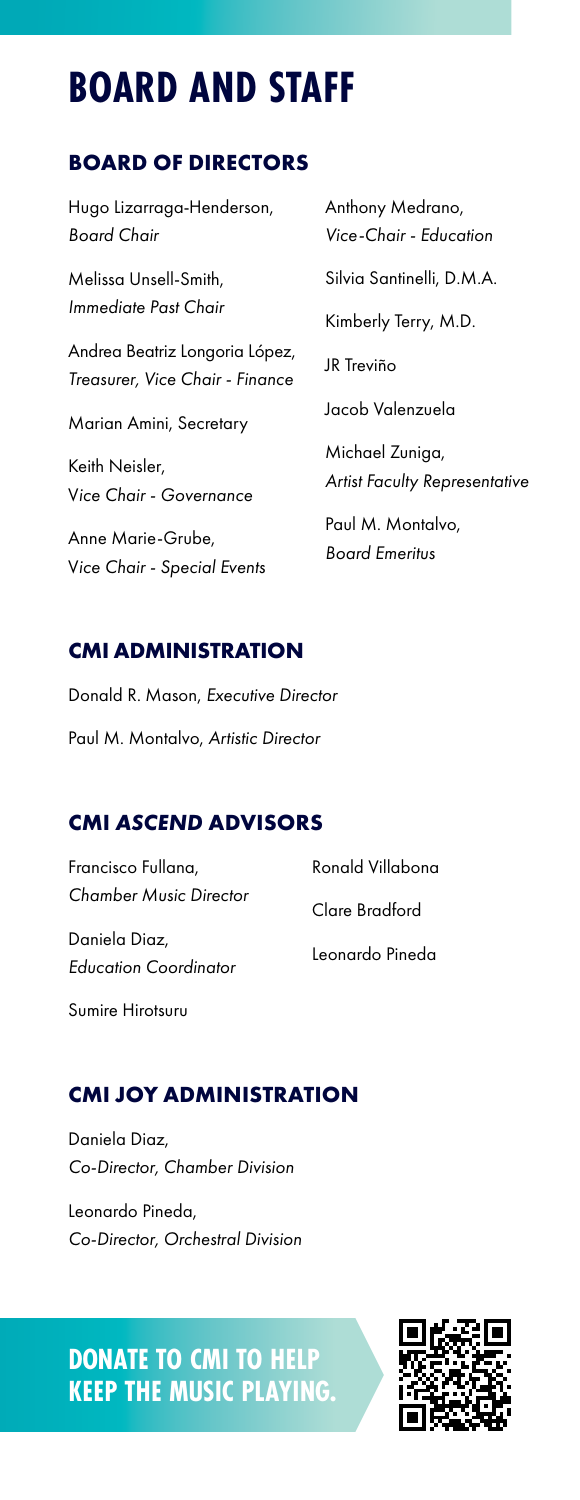SA Current Best of San Antonio 2019 "BEST MUSICAL INSTRUMENT STORE"

**AMO MUSIC CENTER** 

**Exclusive San Antonio Kawai Piano Dealer** 

**Financing up to 72 months** 

**Rentals, Repairs & Leasing** 

**Piano Delivery Available** for your events

VISIT US ONLINE AT: ALAMOMUSIC.COM